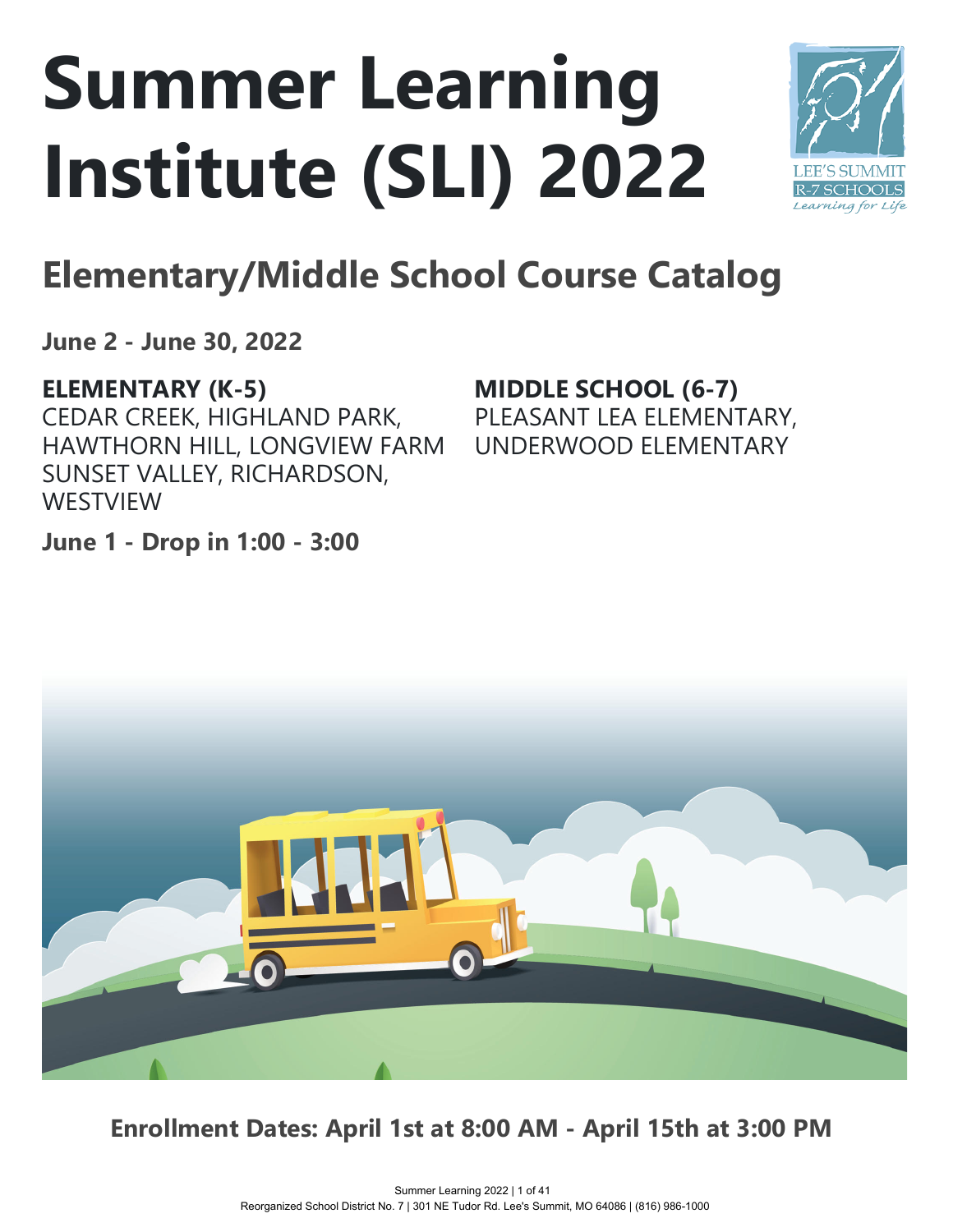# **Questions and Answers**

#### **Who can attend Summer Learning Institute?**

Any incoming Kindergarten through 7th grade student who is a resident of the R7 School District may attend. Students will be enrolled in classes based on their grade level for the 2022-23 school year.

#### **Will incoming Kindergarten students be allowed to attend Summer Learning?**

Yes. We are excited to provide this opportunity for our incoming Kindergarten students. Our Kindergarten Students will attend the full day.

#### **How are Summer courses arranged?**

All courses are arranged by site. You are free to register for any of the schools that are serving as a Summer Learning site. All courses will run for 18 days. Students will be placed in a school and course in the order the registration is received. Space is limited.

#### **How do I enroll my child for SLI 2022?**

Parents will log into their Powerschool parent portal account; select Summer Learning Registration; follow prompts on the screen to select the course preference.

#### **What if the course my student wants fills to capacity?**

Course registration is available on a first-come, first-served basis. Once a course reaches its maximum enrollment, the course will close and no additional requests can be made. If that occurs, you will either select a different course that is still available or put yourself on a waiting list for your course(s) of choice.

#### **What schools are hosting SLI?**

Elementary (K-5): Cedar Creek, Hawthorn Hill, Highland Park, Longview Farm, Sunset Valley, Richardson, and Westview.

Middle School (6-7): Underwood Elementary and Pleasant Lea Elementary.

#### **What if my child is absent during SLI?**

Regular attendance at Summer Learning provides students with an optimal learning opportunity. In the case of an occasional absence, parents should contact the school and notify the Attendance Secretary of the absence so it is excused. If a student has 4 unexcused, consecutive absences, they will be dropped from Summer Learning Institue.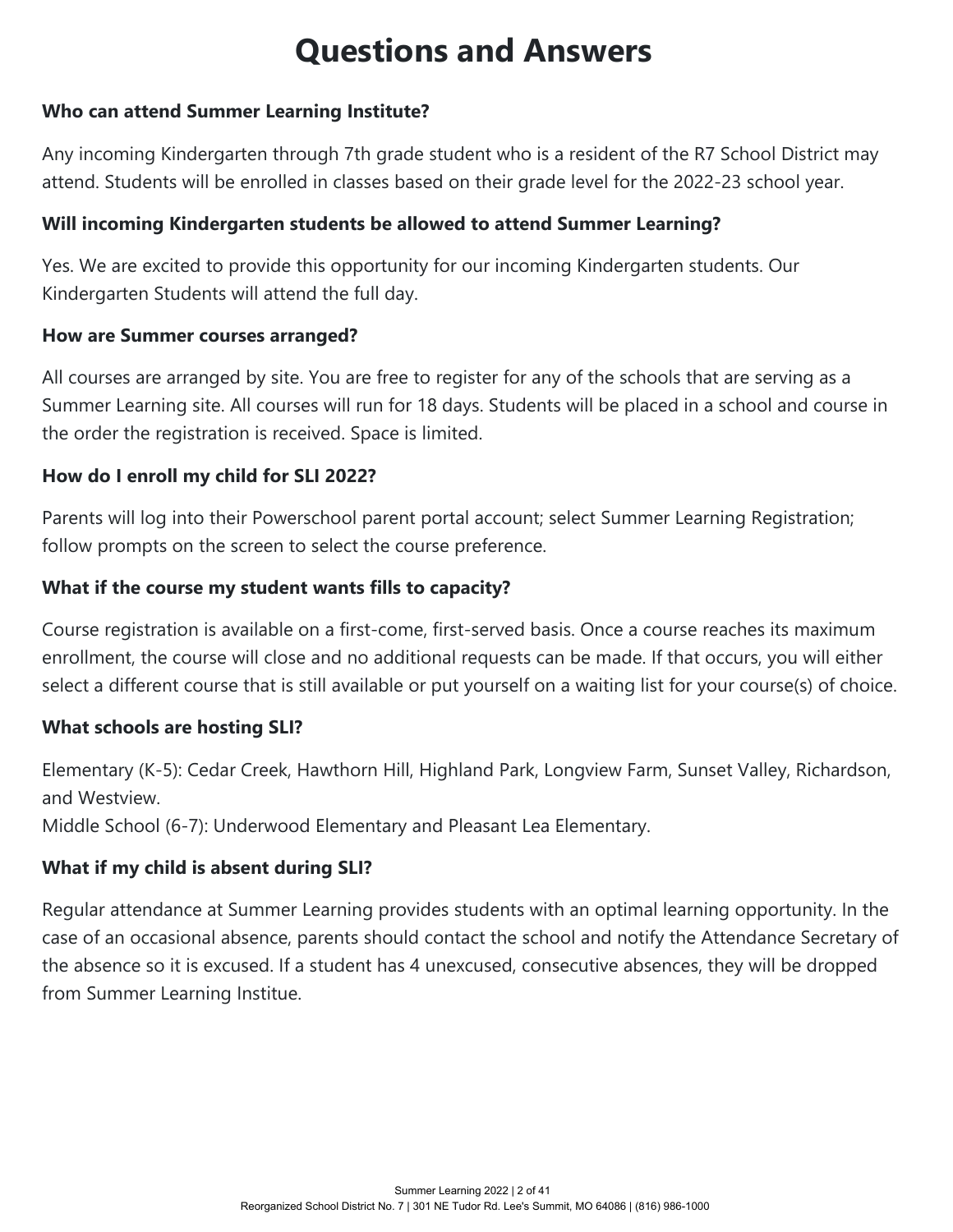#### **What are the dates of SLI 2022?**

Students will attend from June 2nd - June 30th. Students will attend a total of 18 days.



#### **Times & Locations:**

#### **Elementary**

Highland Park

8:00 - 2:00

Hawthorne Hill, Sunset Valley, Westview

8:40 - 2:40

Cedar Creek, Longview Farm, Richardson

9:15 - 3:15

#### **Middle School**

Pleasant Lea Elementary, Underwood Elementary

7:15 - 1:15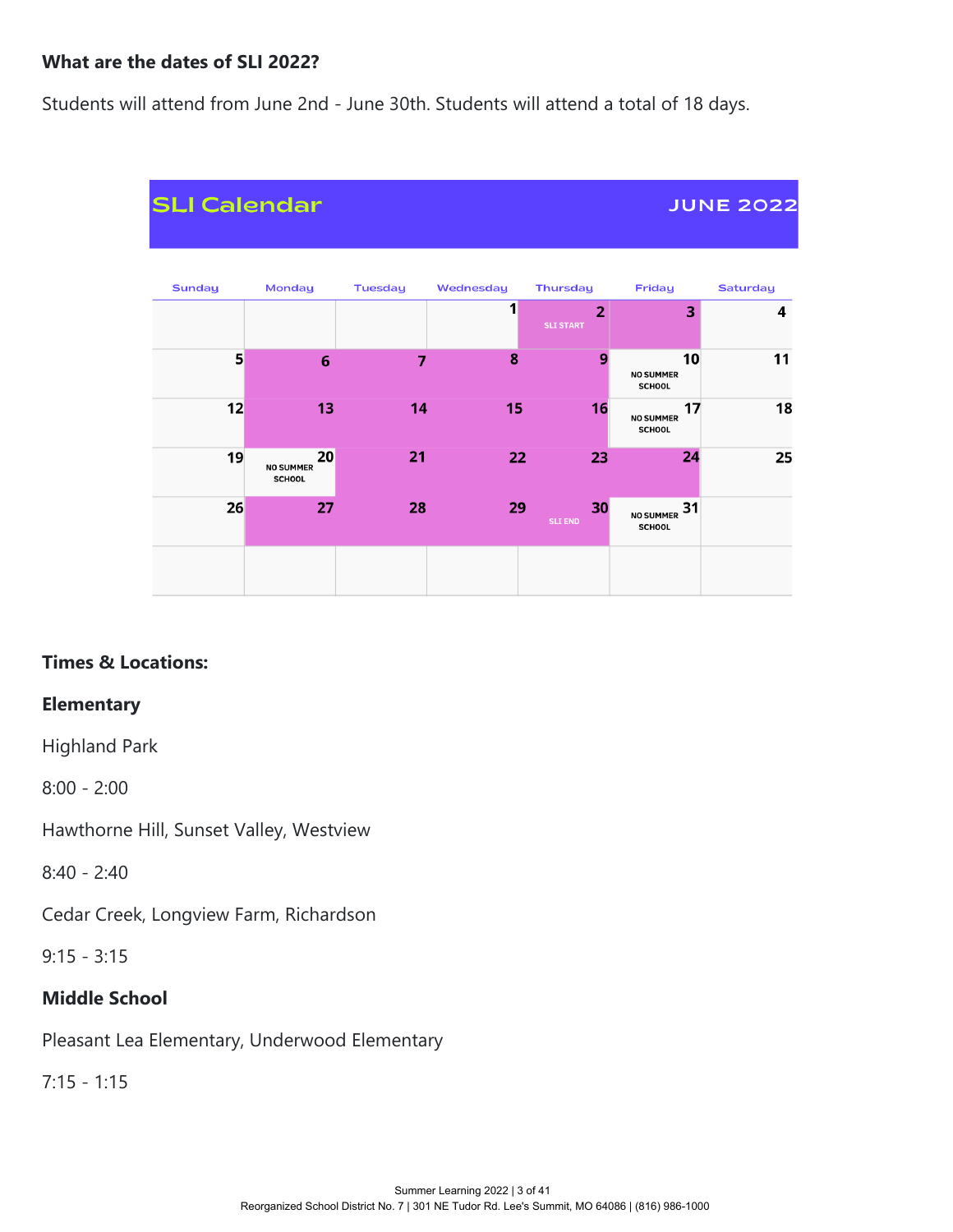#### **How will my child be transported to and from Elementary Summer Learning?**

Parents are responsible for the transportation to and from Elementary Summer Learning. Please notify the school office and Summer Learning teacher if someone other than the parent is transporting your student. Please see below for further information and clarification on transportation.

#### **Will any students be eligible for transportation during Elementary Summer Learning?**

Transportation is only provided for students residing in and attending the schools specified below. Students residing in the Lee's Summit Elementary, Meadow Lane, and Westview attendance areas need to enroll in classes offered at Westview to receive transportation. Students residing in the Prairie View attendance area need to enroll in classes offered at Highland Park to receive transportation. Any student who receives a conduct notice may lose transportation privileges on the first notice during the summer school session. Students who qualify for "Extended School Year" via Special Services may receive transportation through the ESY program. This will be arranged through Special Services.

For the safety of all students, only one bus and one neighborhood bus stop is permitted during summer programs.

#### **Additional shuttle stops will be available to elementary students from:**

| Trailridge/Hazel Grove to Cedar Creek | Mason/Underwood to Richardson                   |
|---------------------------------------|-------------------------------------------------|
| Pleasant Lee to Hawthorn Hill         | Lee's Summit Elementary/Meadow Lane to Westview |
| Prairie View to Highland Park         | Woodland/Greenwood to Sunset Valley             |
| Summit Pointe to Longview Farm        |                                                 |

More information regarding transportation for these schools will be provided from the summer school administrator following the registration process.

#### **Will my child receive Learning Center or ELD student support during Summer Learning?**

ELD students will have the opportunity to fully participate in the summer enrichment course with their peers. ELD students attending Westview have the option to take an enrichment course taught by a teacher certified to work with ELD students. Teachers will have student IEPs to follow and will implement accommodations, but direct services are not provided unless a child otherwise qualified for ESY.

#### **Will "Before and After School Services (BASS) YMCA" be available during Summer Learning?**

Yes. Each Summer Learning location will have Before and After School Services for students (Monday - Friday). Be sure to respond Yes during the enrollment process. You will be directed to register for BASS YMCA at that time. Students must be enrolled in the Summer Learning Program in order to attend BASS YMCA.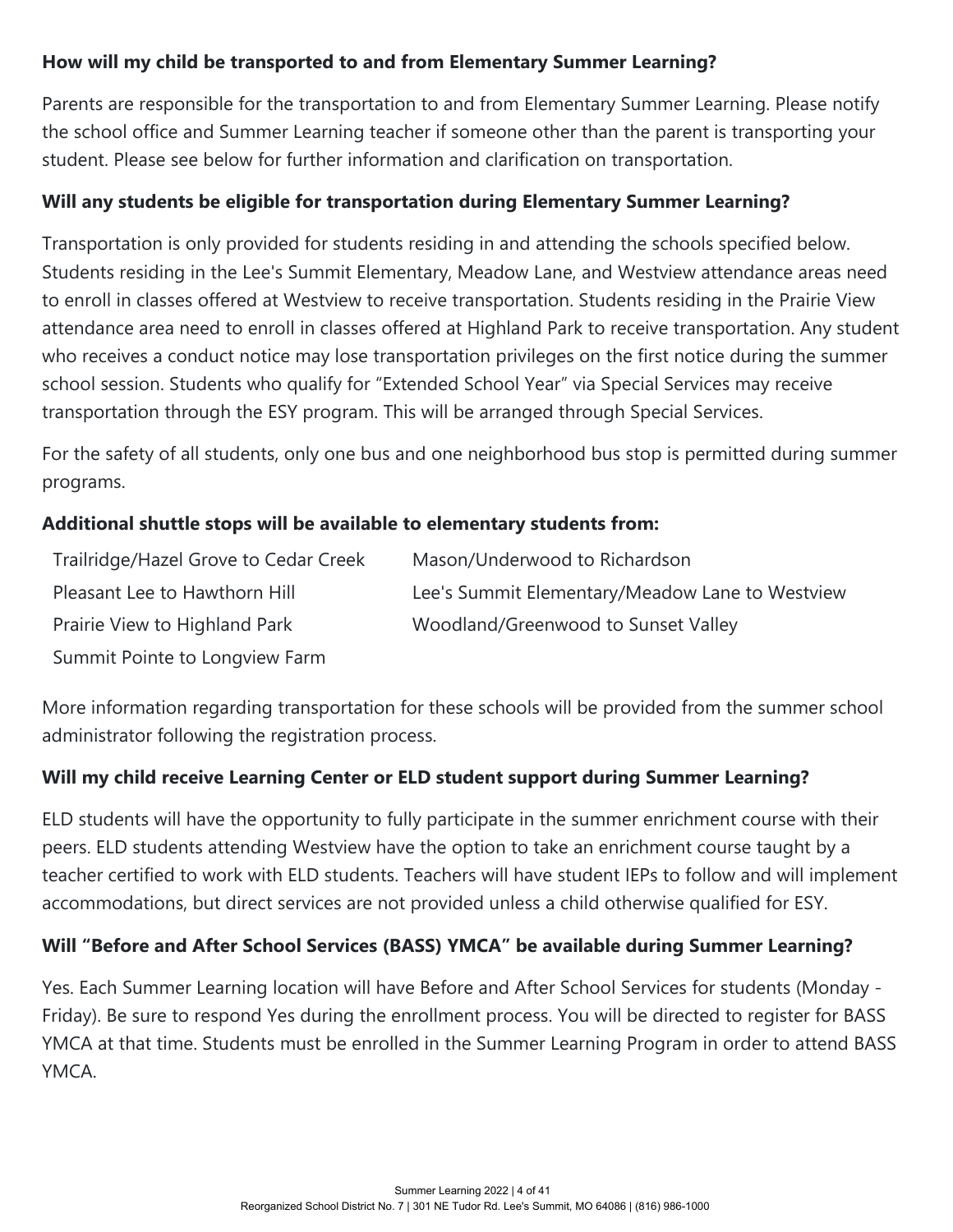#### **Will breakfast and lunch be available during Summer Learning?**

Breakfast is \$1.60 and lunch is \$2.70 for students at Summer Learning Institute. Families who are eligible for free and reduced lunch and breakfast but have not filled out any free and reduced meal application during the pandemic, must do so to be eligible for free or reduced meals during summer school. Apply at your earliest convenience at our [Nutrition Services website](https://leessummitschoolnutrition.com/) (https://leessummitschoolnutrition.com/).

#### **What should I do if my child has a health or allergy concern?**

Each Summer Learning site will have an R7 district health clerk or LPN on site, with a R7 District nurse to support. Each Health Room will have access to a student's medical forms and health alerts. This health information is provided to Summer Learning teachers and supporting staff prior to the start of Summer Learning.

#### **May I visit the Summer Learning site prior to the first day of Summer Learning?**

"Drop in Day" is Wednesday, June 1 from 1:00 - 3:00. This is an opportunity to drop by the Summer Learning site, tour the building, and meet your child's teacher. This activity is optional for students and parents!

#### **When will I be notified about my child's school site, room number, teacher's name and course enrollment?**

This information will be provided to parents by Wednesday, May 11, 2022. Questions prior to this date may be directed to Kelly Seitz [\(kelly.seitz@lsr7.net](mailto:kelly.seitz@lsr7.net)).

#### **Should I purchase new school supplies for Summer Learning?**

No. Please have your child bring his/her school supplies from the end of the school year. Teachers might ask your child to bring supplies specific to the course chosen.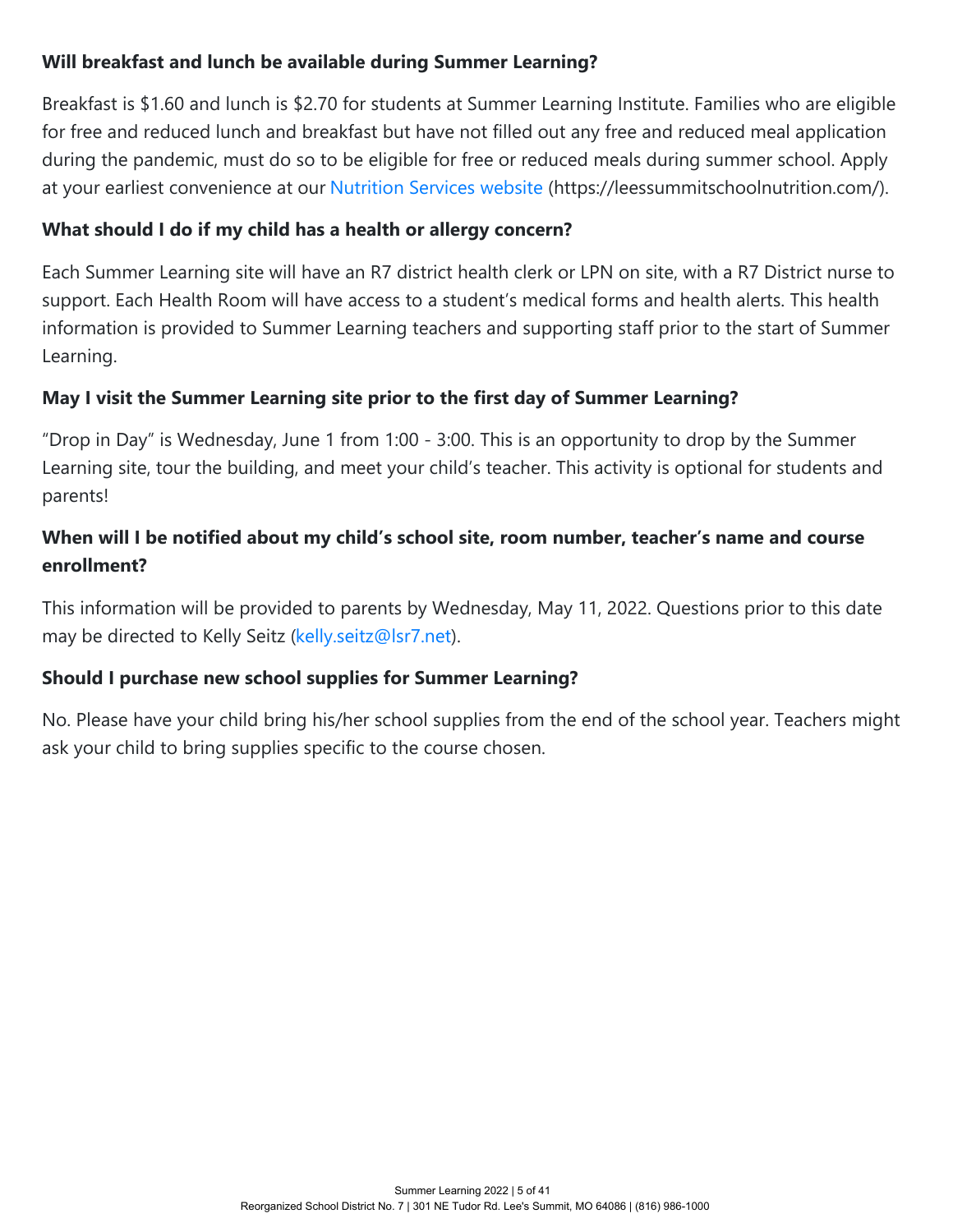# **Cedar Creek**

# **Kindergarten Camp**

Kindergarten Camp will help boys and girls transition into Kindergarten and learn what it will be like to be a student in the Lee's Summit R7 School District. During this time, students will be with a teacher working on reading and math activities through song, story, and play. Students will also learn Kindergarten routines that will help them on the first days of school.

# **Kindergarten Camp**

Kindergarten Camp will help boys and girls transition into Kindergarten and learn what it will be like to be a student in the Lee's Summit R7 School District. During this time, students will be with a teacher working on reading and math activities through song, story, and play. Students will also learn Kindergarten routines that will help them on the first days of school.

Teacher: TBD Cedar Creek Grade: K

# **Animal Research: It's a Zoo in Here**

Join us as we become "Animal Experts" as we learn and research about different animals and their habitats. We will have real animals visit us. Would you like to learn about snakes, birds, a tortoise, crabs and a hedgehog? If you love animals and have some burning questions about them, this is the class for you!

Teacher: Kadi Kneib Cedar Creek Grade: 1

# **Animal Research: It's a Zoo in Here!**

Join us as we become "Animal Experts" as we learn and research about different animals and their habitats. We will have real animals visit us. Would you like to learn about snakes, birds, a tortoise, crabs and a hedgehog? If you love animals and have some burning questions about them, this is the class for you!

Teacher: Sharon Stewart Cedar Creek Grade: 1 Cedar Creek Grade: 1 Cedar Creek Grade: 1 Cedar Creek Grade: 1 Cedar Creek Grade: 1 Cedar Creek Grade: 1 Cedar Creek Grade: 1 Cedar Creek Grade: 1 Cedar Creek Grade: 1 Cedar Cre

Teacher: TBD Cedar Creek Grade: K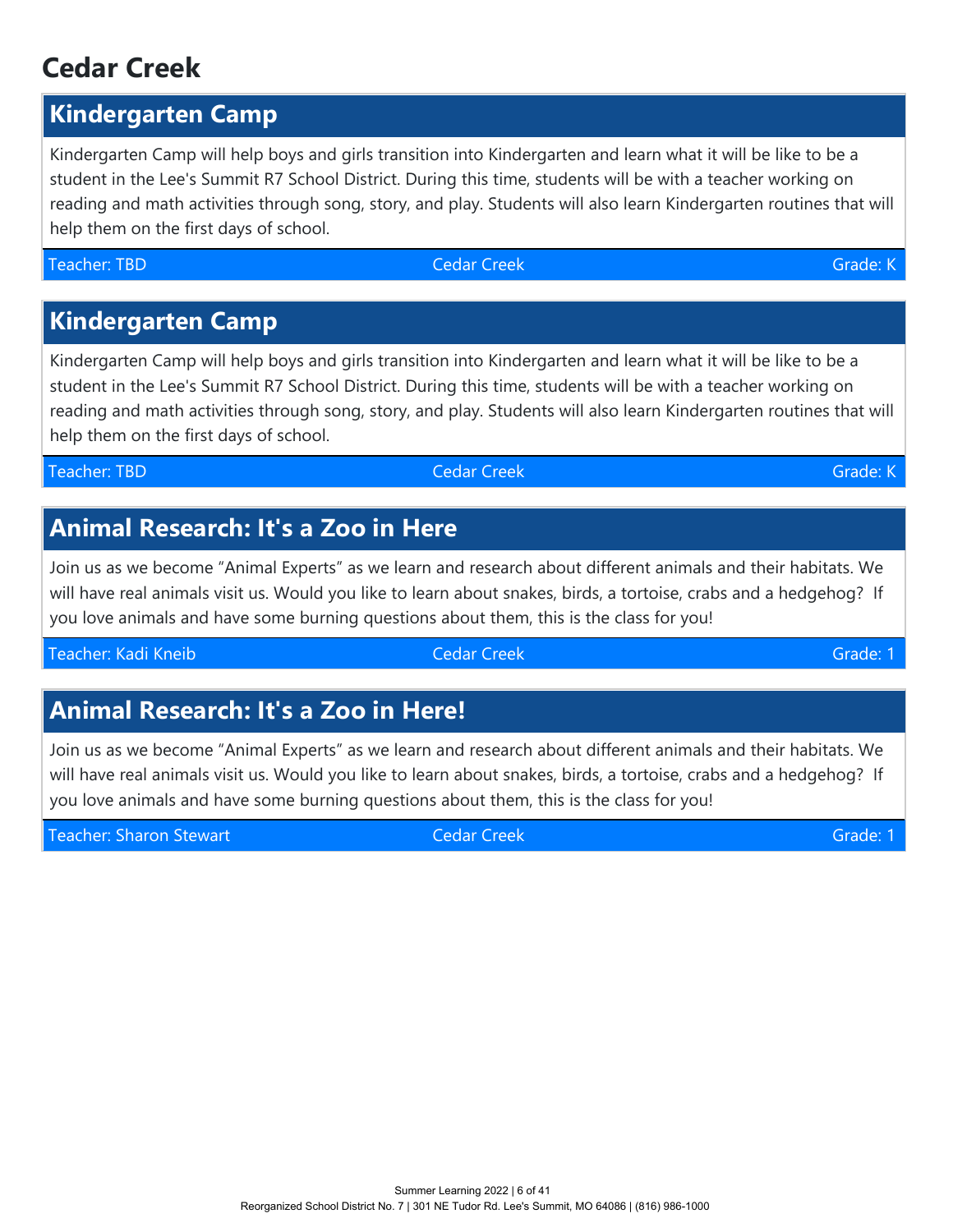# **Storybook STEM**

This course will focus on engaging students in children's picture books while incorporating reading, writing, math, and STEM activities. Students will enjoy being engaged in these fun and familiar stories for kids.

# **Welcome to Candyland!**

Welcome to Candyland! This is a place where students will share, discuss, learn, write, solve math problems, and do science experiments about and with their favorite candies! We will take brain breaks each day enjoying various songs with candy lyrics. We will also have a class goal of filling in a large gummy bear by turning in minutes read at home...there will be a candy party when we reach our goal!

Teacher: Kimberly Erholtz Cedar Creek Grade: 2

#### **From Zoo to STEAM and everything in between**

Do you like to learn about animals at the zoo? Do you like exploring in science, technology, engineering and mathematics? In this course we will work on building, coding, and designing as we discover more about wild animals. Come join us on this wild ride through the zoo!

Teacher: Jennifer Payton Cedar Creek Grade: 3

### **Happy Campers**

Summer is the perfect time for adventure seeking campers to hit the outdoors! Experience campfire reading with flashlights. Research woodland animals and U.S. National Parks. Participate in STEM activities, and so much more. Your family can even send you mail and who doesn't love S'Mores?

Teacher: Robin Miller Cedar Creek Grade: 3 Cedar Creek Grade: 3 Cedar Creek Grade: 3 Cedar Creek Grade: 3 Cedar Creek Grade: 3 Cedar Creek Grade: 3 Cedar Creek Grade: 3 Cedar Creek Grade: 3 Cedar Creek Grade: 3 Cedar Creek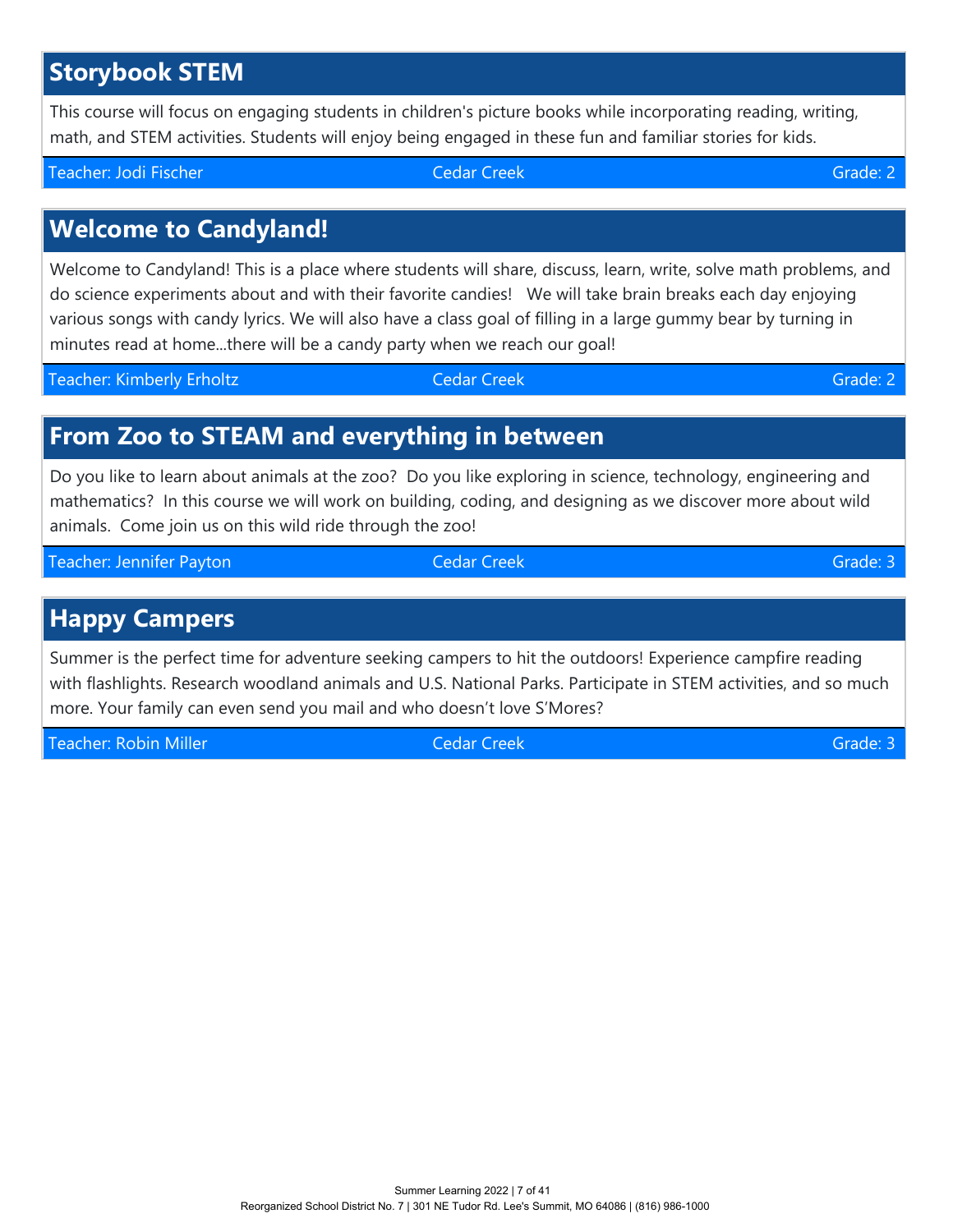# **New. Blue. Tradition.**

Let's Go Royals! Come join in the magic of your hometown team, KC Royals. Students will have the opportunity to engage and learn with everything KC Royals/baseball-themed. This class couldn't get any more into the game unless we were actually at Kauffman Stadium!

Teacher: Danny Stotler Cedar Creek Grade: 3

# **Amazing Australia!**

Explore the amazing continent of Australia this summer! We will learn about the land, the culture, and the unique animals of Australia, including the Great Barrier Reef. Join the fun!

Teacher: Billie Jo Triplett Christian Cedar Creek Creek Grade: 4

#### **Exploring Hawaii**

Surf your way through Summer Learning as we go on a tropical adventure through the islands of Hawaii! We will explore the culture and all of the amazing features that Hawaii has to offer, including building model volcanoes and watching them erupt! Be sure to bring your beach towel as we enjoy our books in the summer sun.

Teacher: Laura Pundt Cedar Creek Grade: 4

**Exploring Hawaii**

Surf your way through Summer Learning as we go on a tropical adventure through the islands of Hawaii! We will explore the culture and all of the amazing features that Hawaii has to offer, including building model volcanoes and watching them erupt! Be sure to bring your beach towel and sunglasses as we enjoy learning in the summer sun.

Teacher: Stephanie Mwansanga Cedar Creek Grade: 4 Grade: 4 Grade: 4 Grade: 4 Grade: 4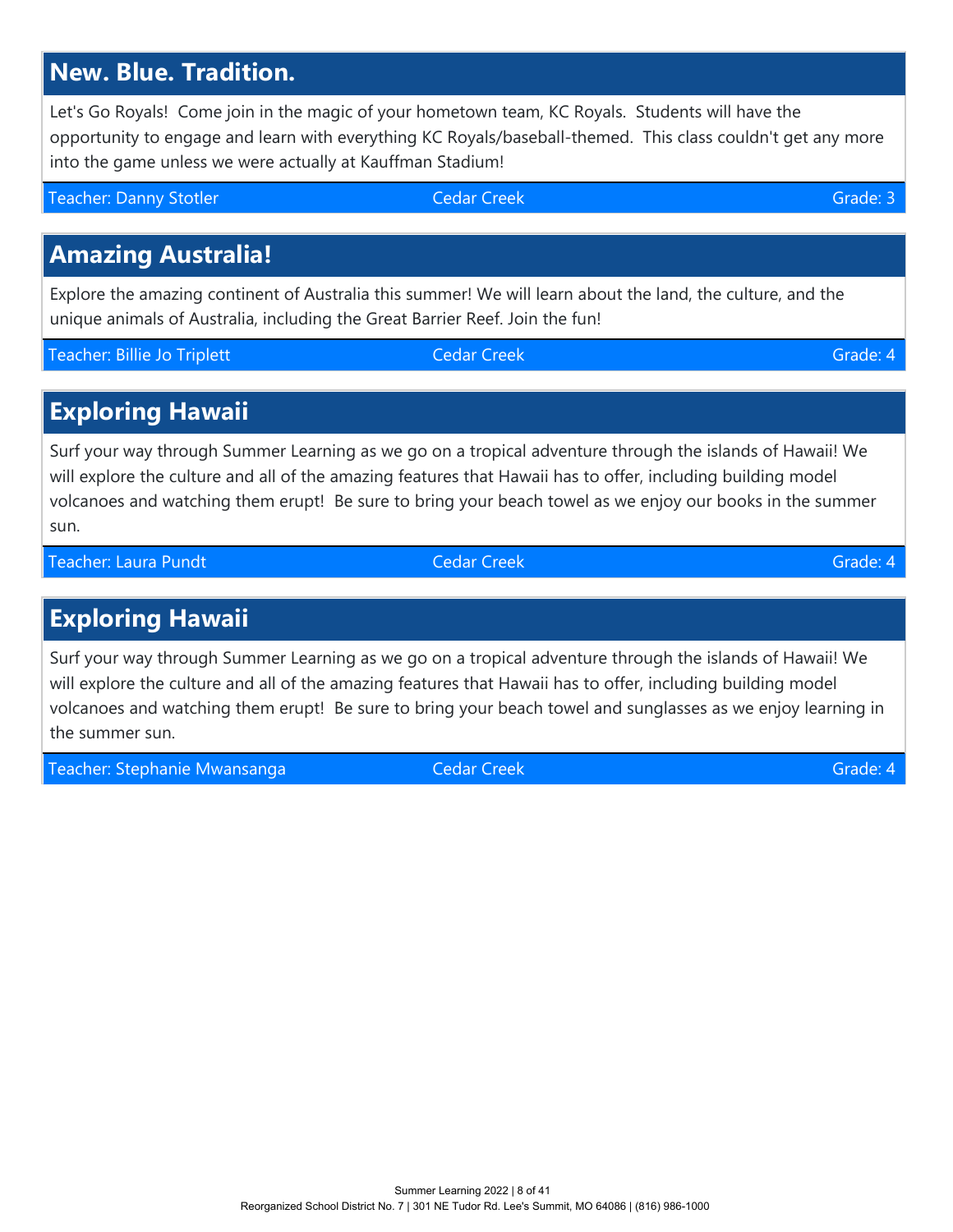# **Full-Court Press**

If you love basketball and want to learn more its history, then join Full-Court Press! We will learn about the history of basketball, research famous athletes that have changed the game, and practice key skills on the court.

Teacher: Andrew Berry Cedar Creek Grade: 5

# **Happy Healthy Me**

In the midst of challenging times, it's critical to make time and space for social emotional supports for learners. Simply put, social emotional skills are the foundation for overall well-being. Kids need to have strong coping skills to work their emotional challenges and they need to improve cognitive flexibility to deal with the changes that are happening, so many outside of their control. While these skills are important all of the time, it's easy to argue that learners need them now more than ever. Each week we will cover one topic and read books, play games, practice strategies, and work on building up a tool kit for being happy, healthy students. This course will include academic and social emotional standards intertwined!Week 1: Self-AwarenessWeek 2: Social AwarenessWeek 3: Self ManagementWeek 4: Relationship SkillsWeek 5: Responsible Decision Making

Teacher: Jamey Michael Cedar Creek Grade: 5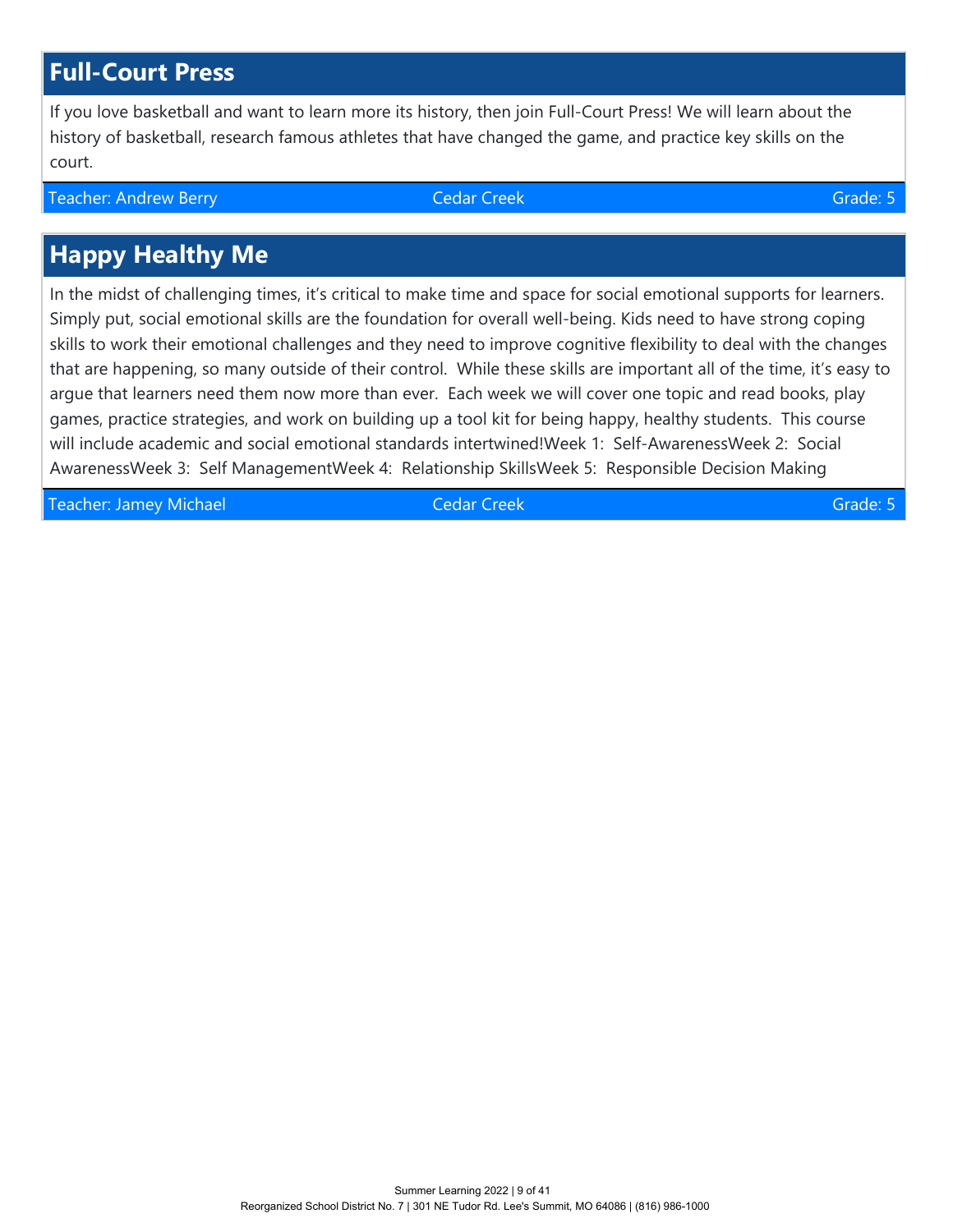Teacher: Allyson Maxwell Hawthorn Hill Grade: 1

Course Description: Once upon a time, some eager children went to summer school to learn about fairy tales. They learned and had fun by reading literature, playing math games, doing STEM experiments, and being creative with crafts! Come along with Jack, Cinderella and The Three Little Pigs and have a blast this summer!

Teacher: Jennifer Graham Hawthorn Hill Grade: 1 Grade: 1 Grade: 1 Grade: 1

Camping fun awaits you as you venture into the forest to learn about the different plants and animals that live there. You will go on a nature scavenger hunt, read exciting books by a "campfire," make camping crafts, play fun camping games, and relax by a peaceful stream.

student in the Lee's Summit R7 School District. During this time, students will be with a teacher working on reading and math activities through song, story, and play. Students will also learn Kindergarten routines that will help them on the first days of school.

Kindergarten Camp will help boys and girls transition into Kindergarten and learn what it will be like to be a

help them on the first days of school.

Kindergarten Camp will help boys and girls transition into Kindergarten and learn what it will be like to be a student in the Lee's Summit R7 School District. During this time, students will be with a teacher working on reading and math activities through song, story, and play. Students will also learn Kindergarten routines that will

Teacher: Susan Weber-jackson المساحة المساحة المساحة المساحة المساحة المساحة المساحة المساحة المساحة المساحة ا

**Kindergarten Camp**

# **Hawthorn Hill**

**Kindergarten Camp**

Teacher: TBD Hawthorn Hill Grade: K

**MIxed-Up Fairy Tales**

**A Camping We Will Go**

Summer Learning 2022 | 10 of 41 Reorganized School District No. 7 | 301 NE Tudor Rd. Lee's Summit, MO 64086 | (816) 986-1000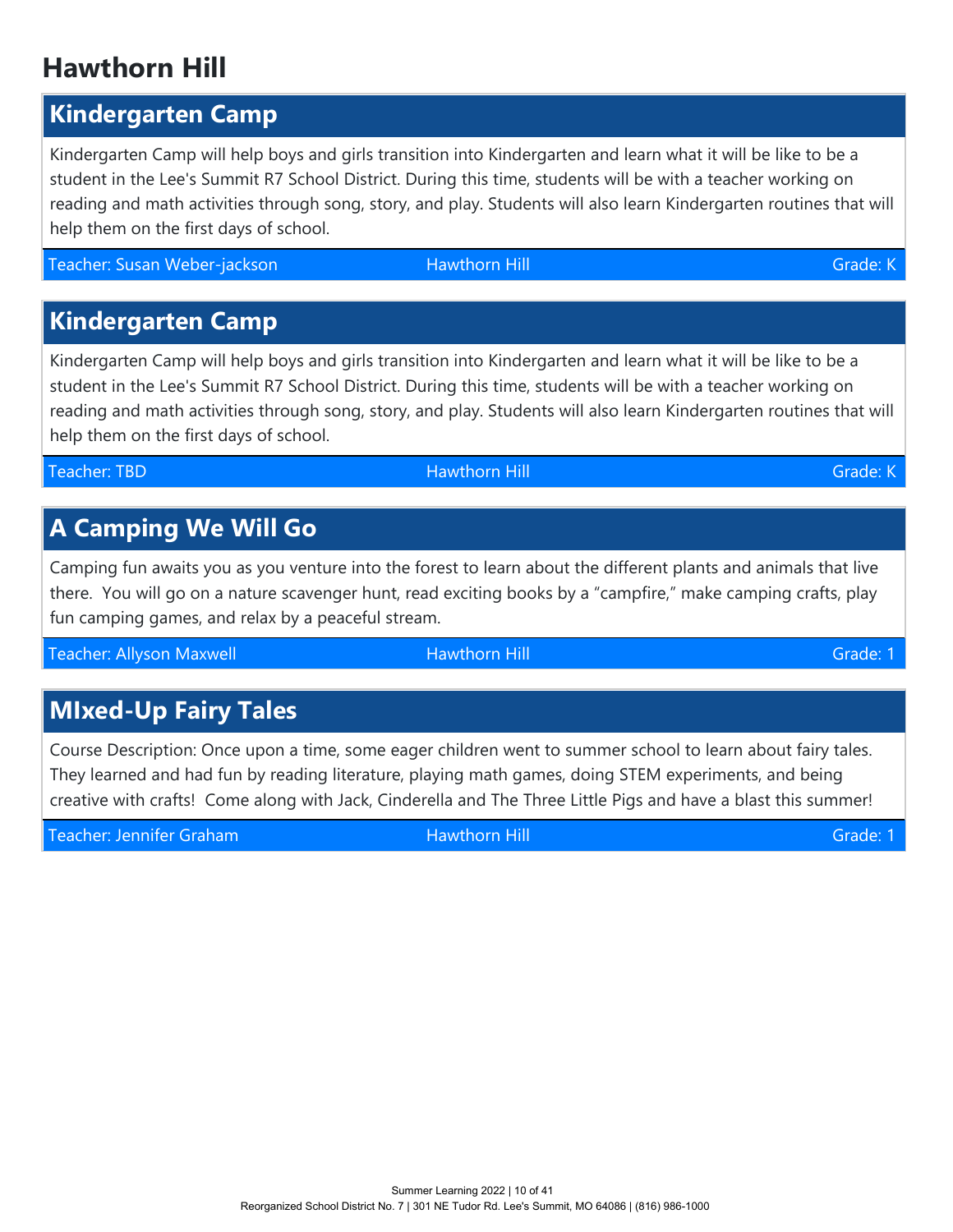Summer Learning 2022 | 11 of 41 Reorganized School District No. 7 | 301 NE Tudor Rd. Lee's Summit, MO 64086 | (816) 986-1000

# **Imagination Academy**

Come to Imagination Academy where imaginations soar! We will practice addition and subtraction facts within 20. We will work on our reading fluency and comprehension, practice writing complete sentences, and learn about where water is found. Every activity will incorporate some magic!

Teacher: Jessica Christian National Hawthorn Hill Grade: 2

# **Mixed Up Fairy Tales**

Once upon a time there was an enchanted classroom filled with wonder and excitement. Come along with Jack, Cinderella and The Three Little Pigs as we read literature, write our own fairy tales, play math games, do STEM experiments and crafts.

Teacher: Lisa Cohen Hawthorn Hill Grade: 2

# **Wilderness Explorers**

 Jump on board as we travel to the mountains, rainforest, ocean, and more! As we pack our bags on a five-week trek across the country we will explore plants, animals, and ecosystems while engaging in STEAM (Science, Technology, Engineering, Art, Math) activities! Join us on the wildest adventure of the summer and earn your wilderness explorer badge!

Teacher: Taylor Stadler Hawthorn Hill Grade: 2

# **All About Animals and More**

Join me as we become "Animal Experts" as we learn and research about different animals and their habitats. We will also engage in many STEM activities along the way! Are you ready to be animal expert?!

Teacher: Jessie Bruto Hawthorn Hill Grades: 2,3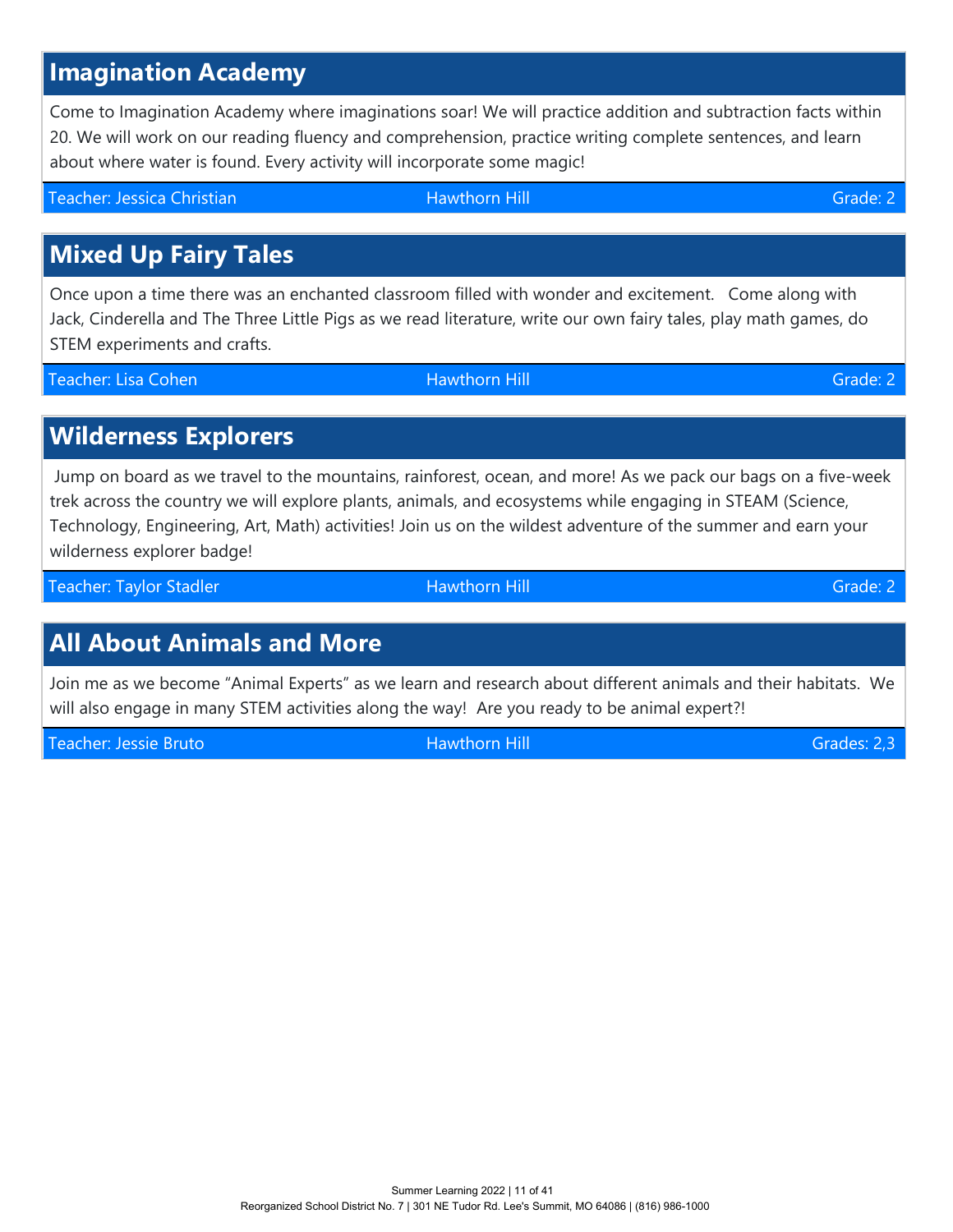# **Amazing Animals**

Let's go on an animal adventure around the world. We will travel on an African Safari, to the ocean and rainforest, and more! Pack your bags for a wild five-week journey around the world as we explore animals, plants, and their habitats while engaging in STEM activities. Are you ready?

Teacher: Brandy Honn Hawthorn Hill Grades: 2,3

# **Cooking up a Storm with Chef Ally!**

Students will learn about everyday spices that make our taste buds sing, where they come from, and different foods they are used on. Built on the program sponsored by Michelle Obama's initiative for healthy eating along with math basic skills enrichment activities. Come count what you eat!

Teacher: Ally Roberson **Maxthorn Hill** Hawthorn Hill Grade: 3

# **Happy Camper**

Summer is the perfect time for adventure seeking campers to hit the outdoors! Experience campfire reading with flashlights. Research woodland animals and U.S. National Parks. Participate in STEM activities, and so much more. Your family can even send you mail and who doesn't love S'Mores?

Teacher: TBD Hawthorn Hill Grade: 3

# **Candy Connoisseur**

Join us as we embark on a sweet reading journey through the book, Charlie and the Chocolate Factory. During this scrumdiddlyumptious course, we will use our pure imagination to design chocolate bars, complete candy experiments, and put our persuasive writing skills to the test as we convince Mr. Wonka to sell our candy!

Teacher: Emily Tooley National Grade: 4 National Hill Grade: 4 National Grade: 4 National Grade: 4 National Grade: 4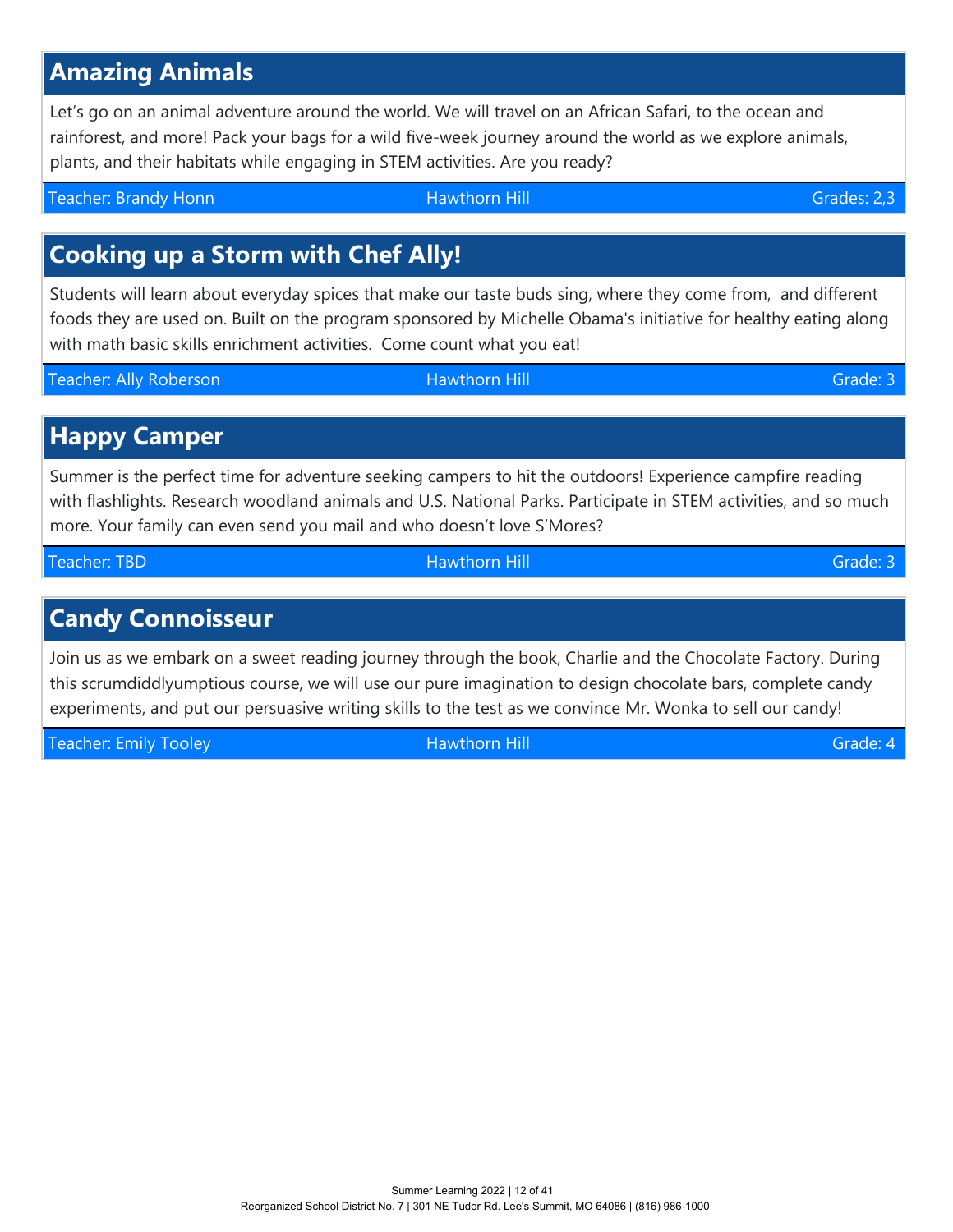# **To Space and Beyond!**

This class will be out of this world! The students will learn about the Sun, Moon, Planets, Dwarf Planets, and Space Exploration in a creative and engaging way. We will make space rockets, create constellation viewers, write with moon dust, create a space journal, make a model planet, and even eat the moon phases!

Teacher: Kim Schaefer Hawthorn Hill Grade: 4

# **Traditions and Celebrations Around the World**

From Carnival in Brazil, to The Running of the Bulls in Spain, our world is filled with unique celebrations and traditions, waiting for us to experience them. Anticipate cooking, eating, dancing, singing, and creating. See, smell, taste, and experience celebrations, holidays, and everyday life from various cultures around the world.

Teacher: Kylie Cox **Hawthorn Hill Grade: 4** Cox Grade: 4

# **On the Lookout for Entrepreneurs**

Are you looking to create a product to sell, or is there a service that you could provide to other students to gain a profit? Please join us in an engaging adventure in a simulation of a market economy where you will learn about the principles of supply and demand, goods and services, how to generate a profit vs. a loss, and what it means to be a producer and consumer. Once you have applied for a classroom job you will then earn money to invest in your business. You will also use technology and writing skills to create advertisements persuading others to purchase your good/service. You will read informational text about real-life entrepreneurs and how their innovative ideas became realities. At the end of the summer school session, you will put all of your knowledge into practice when our market days will be open for business!

#### Teacher: TBD Hawthorn Hill Grade: 5

# **On the Lookout for Entrepreneurs**

Are you looking to create a product to sell, or is there a service that you could provide to other students to gain a profit? Please join us in an engaging adventure in a simulation of a market economy where you will learn about the principles of supply and demand, goods and services, how to generate a profit vs. a loss, and what it means to be a producer and consumer. Once you have applied for a classroom job you will then earn money to invest in your business. You will also use technology and writing skills to create advertisements persuading others to purchase your good/service. You will read informational text about real-life entrepreneurs and how their innovative ideas became realities. At the end of the summer school session, you will put all of your knowledge into practice when our market days will be open for business!

Teacher: Kim Mooney National Grade: 5 National Hill Grade: 6 National Grade: 5 National Grade: 5 National Grade: 5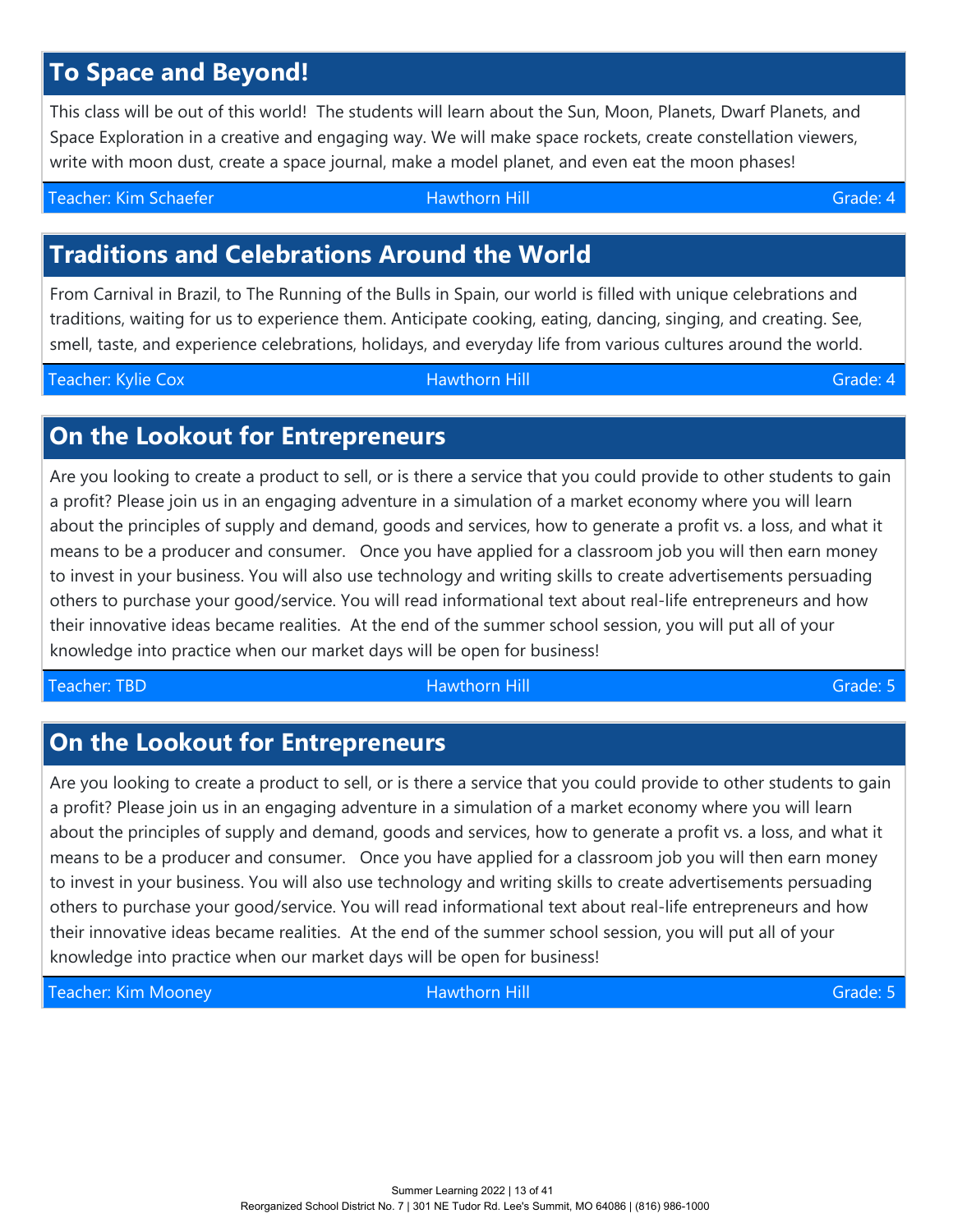# **Highland Park**

# **Kindergarten Camp**

Kindergarten Camp will help boys and girls transition into Kindergarten and learn what it will be like to be a student in the Lee's Summit R7 School District. During this time, students will be with a teacher working on reading and math activities through song, story, and play. Students will also learn Kindergarten routines that will help them on the first days of school.

Teacher: TBD Grade: KN Highland Park Grade: KN Highland Park Grade: K

# **Kindergarten Camp**

Kindergarten Camp will help boys and girls transition into Kindergarten and learn what it will be like to be a student in the Lee's Summit R7 School District. During this time, students will be with a teacher working on reading and math activities through song, story, and play. Students will also learn Kindergarten routines that will help them on the first days of school.

# **African Safari**

We will go on an adventure on an African Safari and explore some African animals. On our tour, we'll work on reading, math, as well as science to prepare us for 1st grade in the fall. So come join me on this wonderful adventure!!

Teacher: Senika Sapp **Highland Park Grade: 1** Senita Brade: 1

# **Summer Fun**

Our learning will center around all things summer. Camping, Gardens, Swimming, Vacations, and more. We will use a variety of learning methods including games, songs, whiteboards, and Chromebooks.

Teacher: Beth Osborne Highland Park Grade: 1

Teacher: TBD **Francisco Community Community** Highland Park Grade: King American Community Community Community Community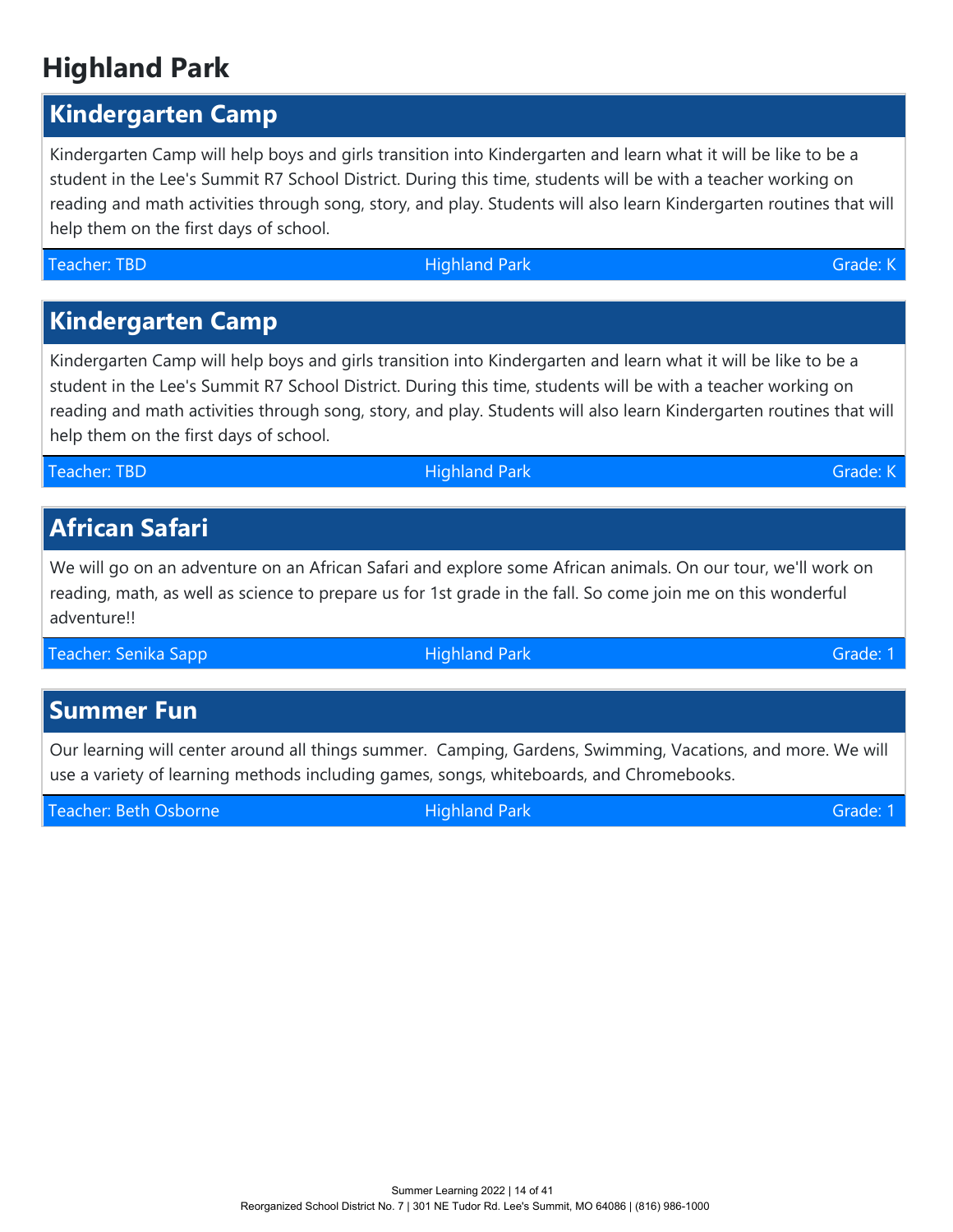# **It's Gonna Be a Zoo**

Use math, reading, and science skills to create and maintain our own zoo. This will include budgeting, creating schedules, enclosure designs using shapes, and writing to inform about animals.

Teacher: Bill Lor Highland Park Grade: 2

# **Marvelous Mathematicians and Raging Readers**

Come ready to use Greg Tang strategies to sharpen your skills as an mathematician as well as become a skilled reader with the help of phonemic awareness activities and thinking strategies. You will also join in the mystery of science as you explore plants and water sources around the Earth.

Teacher: Ashley Brouillette **Highland Park Grade: 2** Ashley Brouillette Ashley Brade: 2

**Sharks!**

Join me to explore the ocean's most feared creatures -- sharks! Is there actually a reason to be afraid of these animals? We will find out as we face our fears and use our knowledge to research, make crafts, play games, and more! Don't miss out on the most sharktastic adventure ever!

Teacher: Alyson Fortney **The Crame Community Highland Park** Grade: 3

# **Targeted Learning through Music and Children's Literature**

If you love to sing, dance, create and play instruments, this class is for you! Through the use of children's literature, we will explore math, science, develop our reading and writing skills and have fun creating music with each book. Join me in using music to explore all subjects!

Teacher: Gail Morton **Matter and Teacher: 3** Alighland Park Grade: 3 Alighed: 3 Alighed: 3 Alighed: 3 Alighed: 3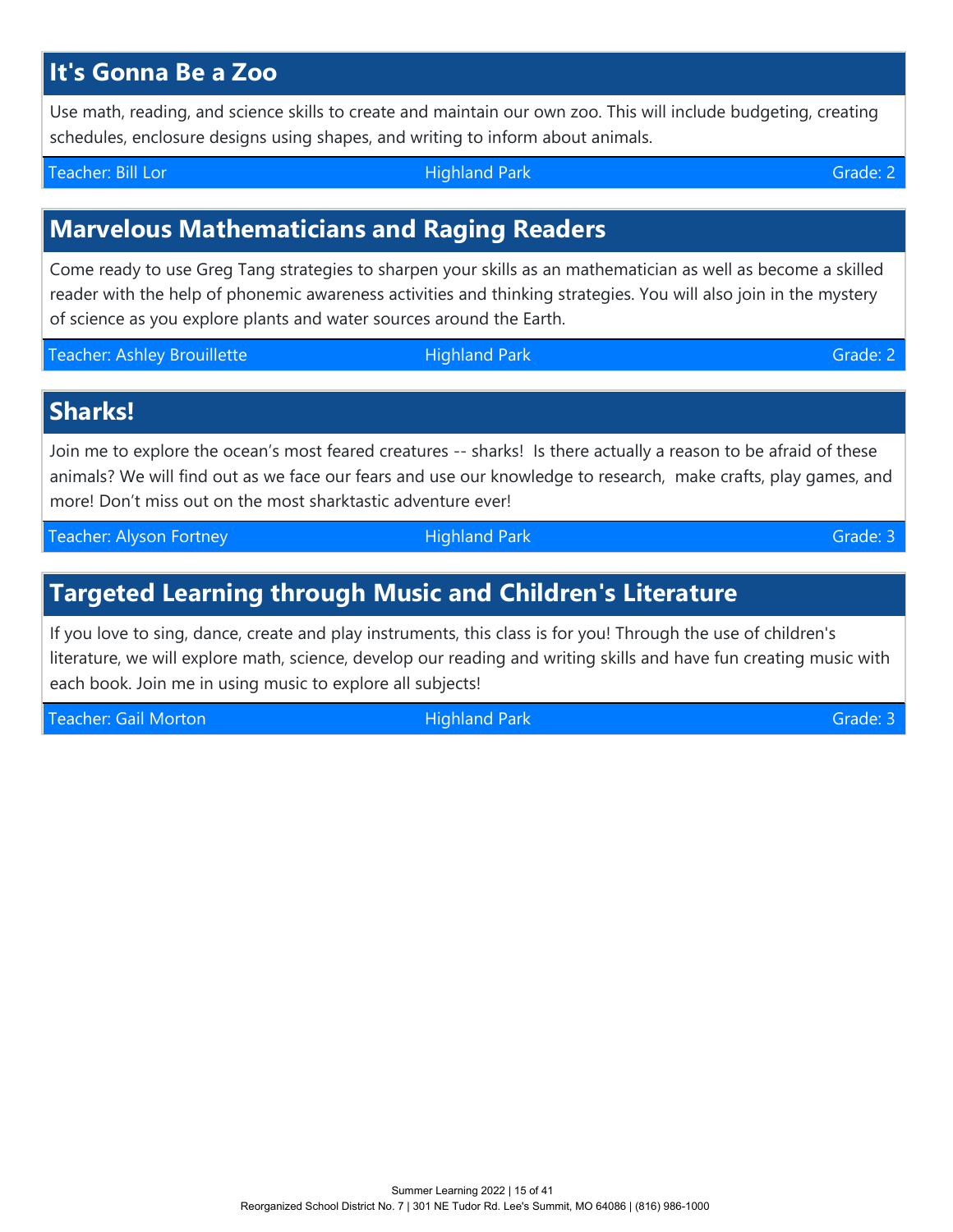# **Targeted Learning Through Music and Children's Literature**

If you love to sing, dance, create and play instruments; this class is for you! Through the use of children's literature, we will explore math, science, develop our reading and writing skills. We will have fun creating music with each book. Join me in using music to explore all subjects!

Teacher: Alayna Dick Highland Park Grade: 3

# **Who Would Win: Shark vs Killer Whale?**

Whale-come to a killer summer school session! We will research and explore all about killer whales and great white sharks. We will write, make crafts, play games and more! Of course, we'll end with a shark vs. whale contest! Who would win?! We will have a whale of a time!

Teacher: Julie Strickland Theorem Highland Park Grade: 3

# **Who Would Win: Sharks vs. Whales**

"Whale-come" to a killer summer school session! We will research and explore all about killer whales, write,make crafts, play games and more! And, we'll end with a shark vs. whale contest! Who would win?! We will have a whale of a time!

Teacher: Julie Hagglund **Highland Park Grade: 3** Grade: 3 Grade: 3 Grade: 3 Grade: 3 Grade: 3 Grade: 3 Grade: 3 Grade: 3 Grade: 3 Grade: 3 Grade: 3 Grade: 3 Grade: 3 Grade: 3 Grade: 3 Grade: 3 Grade: 3 Grade: 3 Grade: 3 Gr

#### **Game On**

Create your own miniature roller coaster. Design your own arcade game. Participate in Minute-to-Win-It problem-solving activities. These opportunities and many others await you in this summer experience. We will participate in a variety of games as we combine reading, writing, math, and science through Game On!

Teacher: Pamela Dean National Accords of Highland Park Grade: 4 Accords of Grade: 4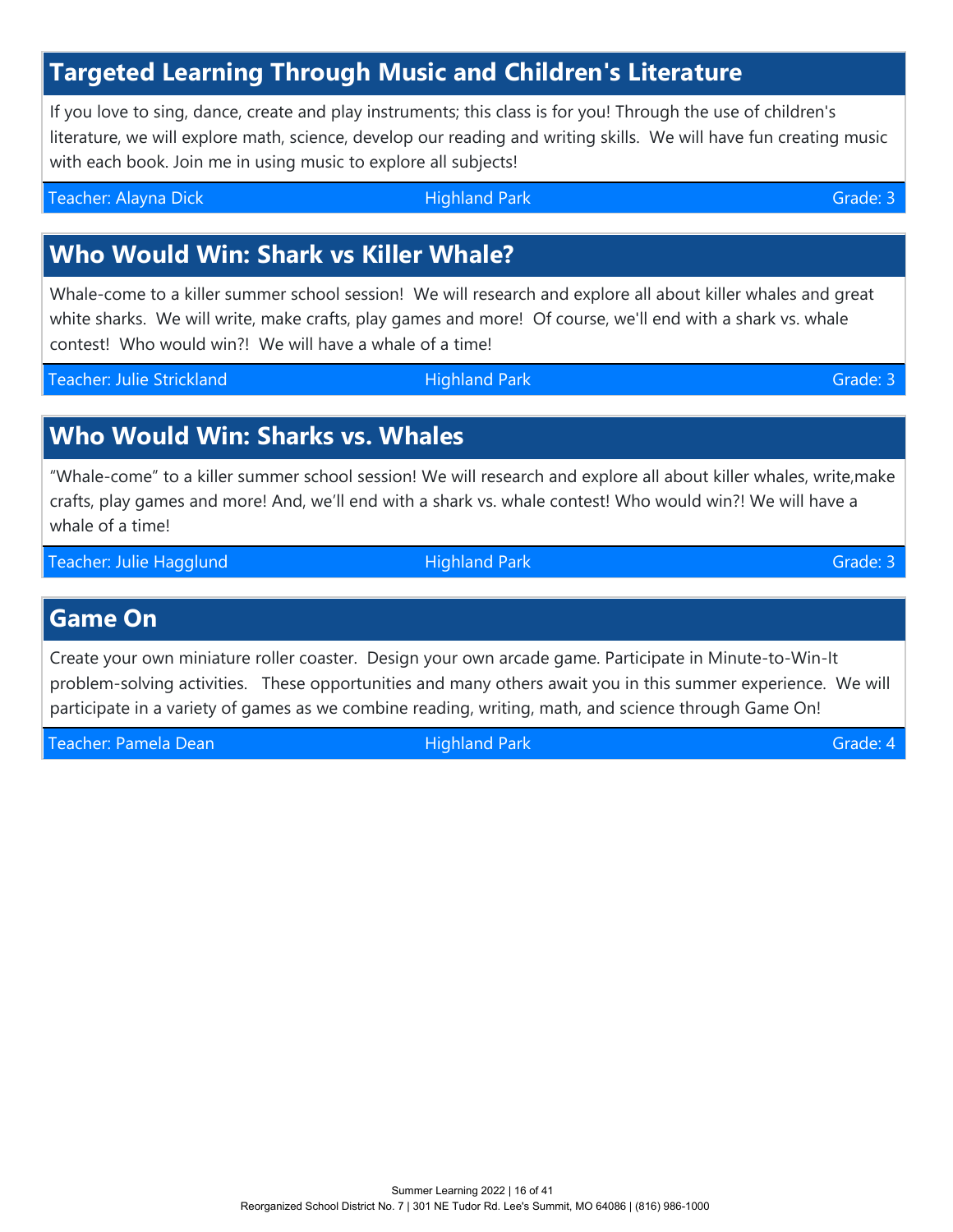# **I Scream You Scream for Ice Cream!**

Do you love ice cream? This is the course for you! Students will use inquiry to develop their own ice cream parlor and business plan, and learn about the history of ice cream.

Teacher: TBD **Francisco Community Community** Highland Park Grade: 5

# **Music & Drama**

Come and join the fun! This music and drama course teaches students about everything that happens on and off stage. No matter your child's experience with music or theater, rest assured that every student will have their chance to shine!

Teacher: Whitney Rausch **Matter and Teacher: Whitney Rausch Matter Area Highland Park** Grade: 5

Summer Learning 2022 | 17 of 41 Reorganized School District No. 7 | 301 NE Tudor Rd. Lee's Summit, MO 64086 | (816) 986-1000

**Sports Journaling**

Do enjoy sports? Do you journal your experiences? In this class you get to do both. We will practice and learn the skills, play the game, and then write about our experiences. I hope that you join me this summer for a fun time together!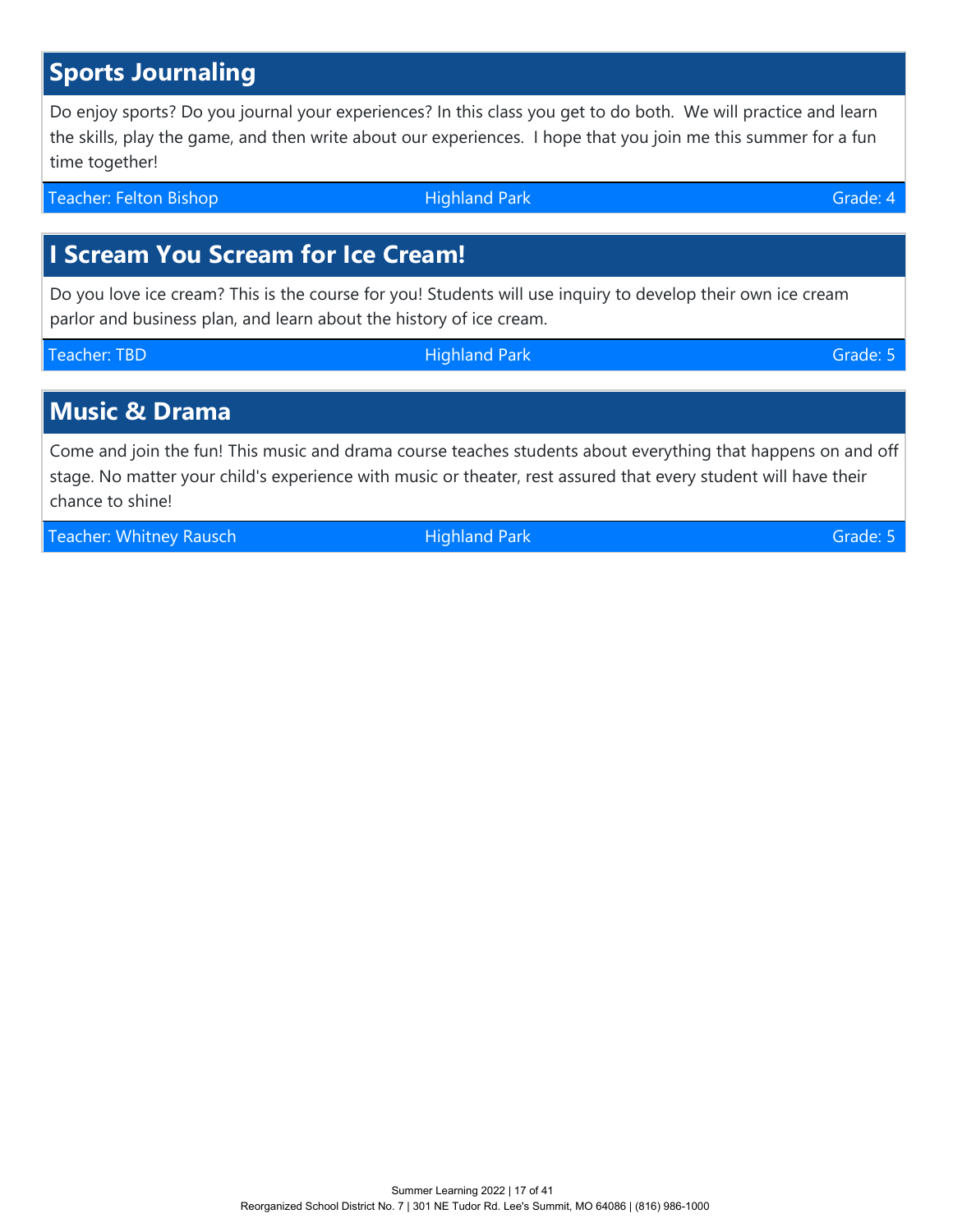# **Longview Farm**

# **Kindergarten Camp**

Kindergarten Camp will help boys and girls transition into Kindergarten and learn what it will be like to be a student in the Lee's Summit R7 School District. During this time, students will be with a teacher working on reading and math activities through song, story, and play. Students will also learn Kindergarten routines that will help them on the first days of school.

Teacher: Kim Park Grade: Komplette Longview Farm Grade: Grade: Komplette Longview Farm Grade: Komplette Longview Grade: K

# **Kindergarten Camp**

Kindergarten Camp will help boys and girls transition into Kindergarten and learn what it will be like to be a student in the Lee's Summit R7 School District. During this time, students will be with a teacher working on reading and math activities through song, story, and play. Students will also learn Kindergarten routines that will help them on the first days of school.

#### **Teacher: TBD** Congress of Congress Congress Congress Congress Congress Congress Congress Congress Congress Cong

# **Art Safari**

Join us as we use art to explore fun animals and the amazing natural world around us. We'll be learning about all sorts of creatures and habitats from all over the Earth as we make fun art like drawings, paintings and sculptures. Come join the adventure!

Teacher: Mr. Codilla Longview Farm Grade: 1

# **LEGO Lab**

Do you love playing with LEGOS? Then this is the course for you! In this course we will build our knowledge using LEGOS! We will investigate through experiments, problem solve in escape rooms, and story tell through creative building.

Teacher: Amanda Willis Longview Farm Grade: 1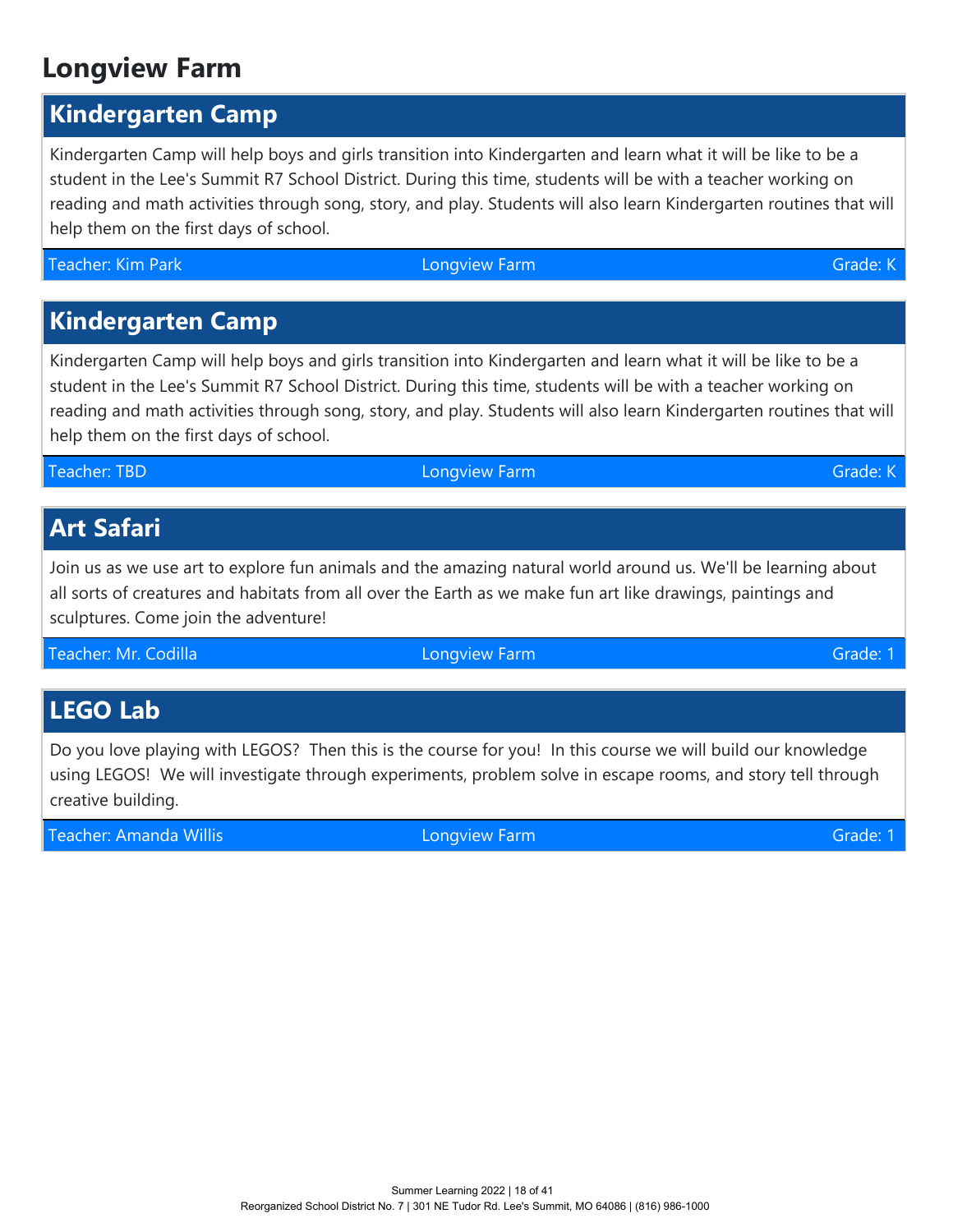# **Books, Art and STEM Challenges**

If you love good books, open-ended art projects, and STEAM challenges this is the class for you! Each week we will use books to inspire us to create art projects and stretch our brains with some STEM challenges. We will start the week by reading a story together. Then I will introduce projects inspired by that book. For example, one week we will read Pete the Cat. Then we will make Pete puppets, go on a scavenger hunt for Pete's buttons and make our own buttons with different materials.

Teacher: Valerie Shirley **Communist Communist Communist Communist Communist Communist Communist Communist Communist Communist Communist Communist Communist Communist Communist Communist Communist Communist Communist Commun** 

#### **Summer of Sports**

Summer of sports will be an activity themed course for first and second graders. Students will participate in a variety of movement and skill activities. Students will work on recognizing and writing letters and numbers. Students will incorporate simple addition and subtraction skills into activities.

Teacher: Gregory Leckbee Longview Farm Grades: 1,2

# **Discovering the Rainforest**

Students will be excited to learn about the plants and animals at every level of the rainforest. We will read various texts about the rainforest, discover the vast array of plants and animals, create crafts, as well as integrate technology into our learning. Students will also discuss ways they can help to protect the rainforest and all of its resources.

Teacher: Amy Mothersbaugh Longview Farm Channels Constantine Channels Constantine Channels Constantine Channel

# **Coding Challenges with Spehro Minis, Ozobots, & Cubelets**

Do you like coding? Are you up for a challenge? If so, this is the course for you! We will complete lots of mini-coding challenges with Sphero Minis, Ozobots, and Cubelets. Students will use creativity, problem-solving skills, imagination, and teamwork skills to explore science, to practice math concepts, and to work on reading comprehension with robots.

Teacher: Emily Gilchrist Longview Farm Longview Farm Grade: 3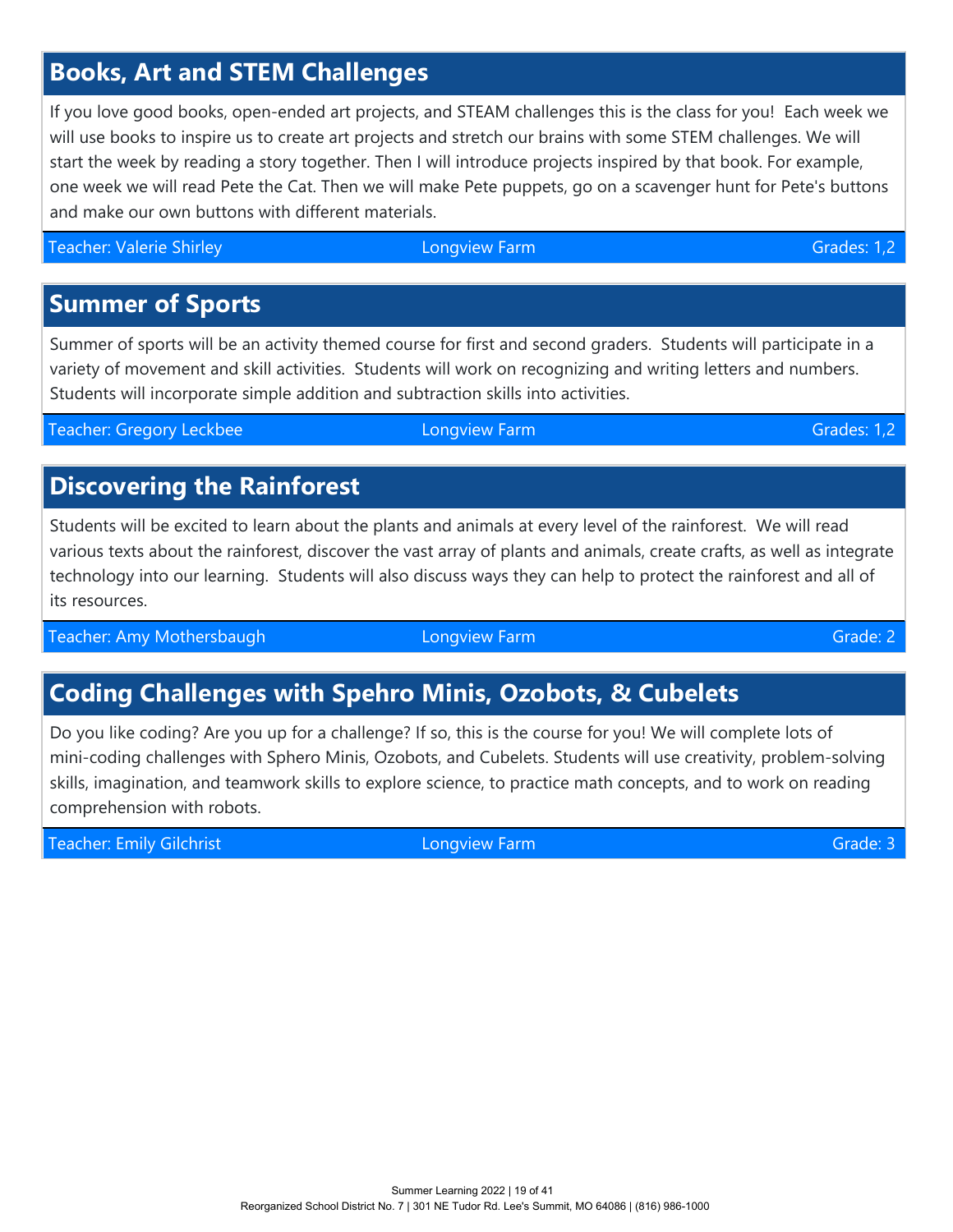# **Football Fanatics**

Do you eat, sleep, dream football? If so, this course is for you! We will be reading, writing, and solving various mathematical problems all related to the great sport of football. We might even practice some physical skills, too!

Teacher: Corinne Zager Longview Farm Constantine Care Grades: 3,4

# **Sports Mania**

In this course, students will have the opportunity explore a variety of different sports and games while also building on life skills, such as positive competition, team building, fair play and respect for others.

Teacher: Ralph Garvin Christian Christian Longview Farm Christian Christian Christian Christian Christian Christian Christian Christian Christian Christian Christian Christian Christian Christian Christian Christian Christ

### **Wide World of Sports**

In our class this summer, we will be learning about the most popular sports in the world. The students will have the opportunity to spend time playing the sports we are learning about in class. We will do math, ELA, history lessons related to the various sports we are studying. We will also spend time each day reading out loud and silently. This class is designed to enrich the student's academic skills, teach them about sports around the world and have fun playing those sports.

Teacher: Wendy Evans Longview Farm Grades: 3,4

# **Diary of a Summer School Kid**

Summer 2022 by Greg Heffley The truth is ... Summer School can be fun! Journal and sketch your way through the month leading up to the dog days of summer. Come join the "Reading Is Fun Club", figure math problems even Rodrick would enjoy, conduct science experiments, and of course, play games.

Teacher: TBD Longview Farm Grade: 4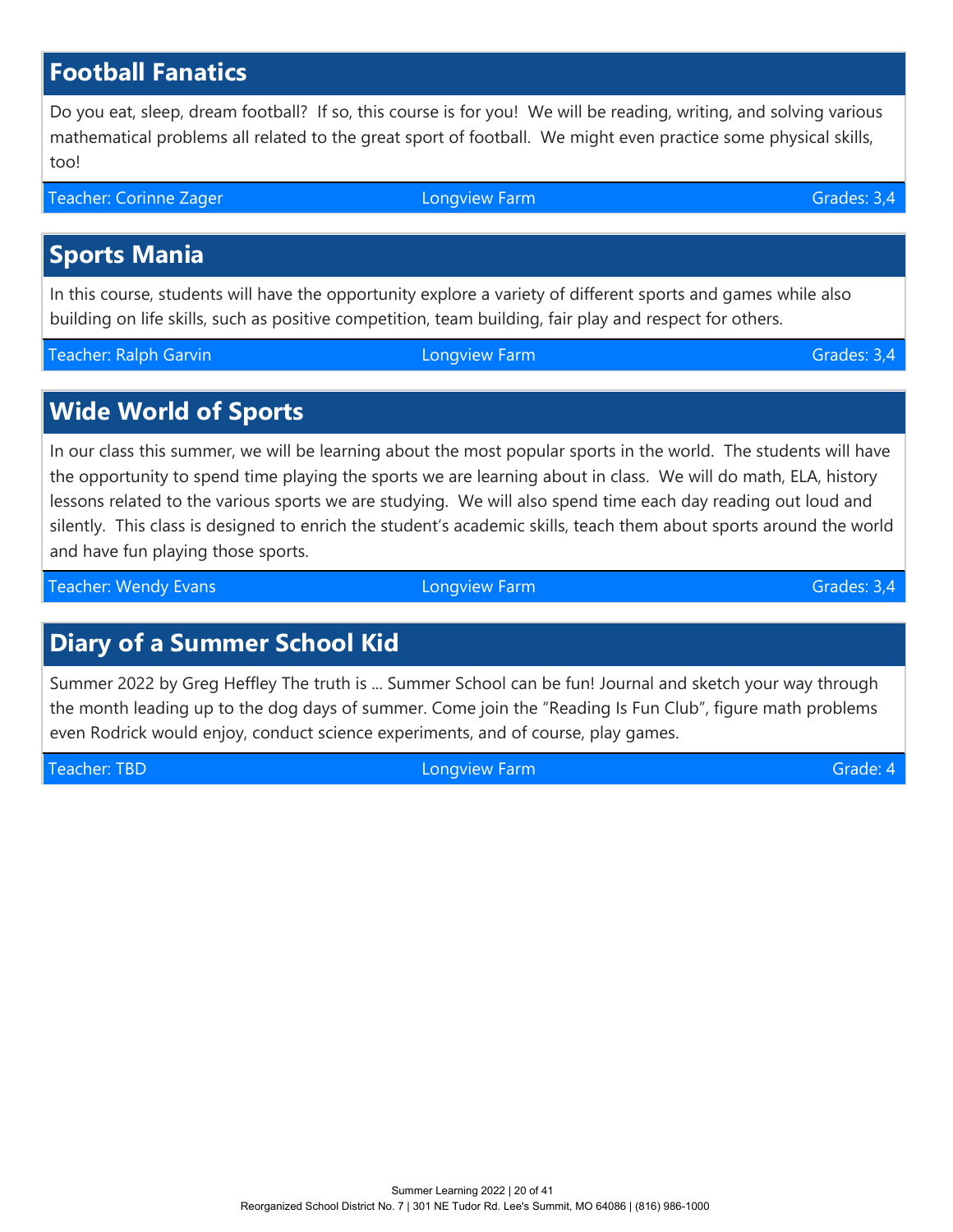# **Traditions and Celebrations Around the World**

From Carnival in Brazil, to The Running of the Bulls in Spain, our world is filled with unique celebrations and traditions, waiting for us to experience them. Anticipate cooking, eating, dancing, singing, and creating. See, smell, taste, and experience celebrations, holidays, and everyday life from various cultures around the world.

Teacher: TBD **Contract Contract Contract Contract Contract Contract Contract Contract Contract Contract Contract Contract Contract Contract Contract Contract Contract Contract Contract Contract Contract Contract Contract C Mystery Doug** Do you love Mystery Doug? In this class we will ask questions and learn about the world around us. We will learn by watching, listening, reading and researching. Teacher: Kristen Wimberly **Communist Communist Communist Communist Communist Communist Communist Communist Communist Communist Communist Communist Communist Communist Communist Communist Communist Communist Communist Commu Spy School** 

In Spy School, students will see if they have what it takes to become a world-class spy! During this course, students will learn how to encode/decode an array of secret messages while becoming well-versed in spy activities around the globe. Students will also have their endurance pushed to the test in various obstacle courses/spy training activities to prepare to become secret agents.

Teacher: Trae Henderson Longview Farm Grade: 5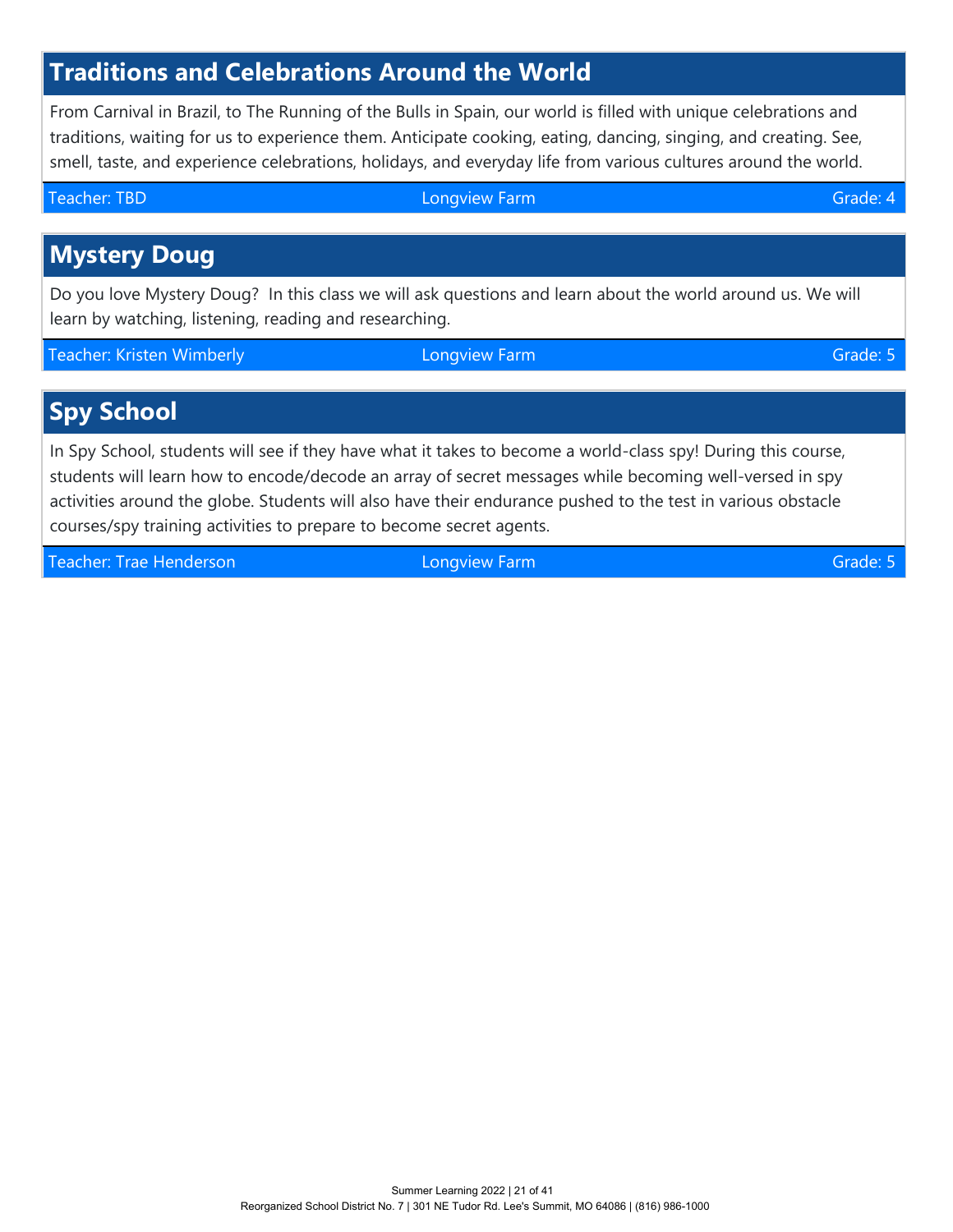#### Summer Learning 2022 | 22 of 41 Reorganized School District No. 7 | 301 NE Tudor Rd. Lee's Summit, MO 64086 | (816) 986-1000

# **Richardson**

## **Kindergarten Camp**

Kindergarten Camp will help boys and girls transition into Kindergarten and learn what it will be like to be a student in the Lee's Summit R7 School District. During this time, students will be with a teacher working on reading and math activities through song, story, and play. Students will also learn Kindergarten routines that will help them on the first days of school.

Teacher: Joslyn Fergerson Christian Christian Richardson Christian Christian Christian Christian Christian Christian

# **Kindergarten Camp**

Kindergarten Camp will help boys and girls transition into Kindergarten and learn what it will be like to be a student in the Lee's Summit R7 School District. During this time, students will be with a teacher working on reading and math activities through song, story, and play. Students will also learn Kindergarten routines that will help them on the first days of school.

Teacher: TBD Richardson Grade: K

## **Summer Fun!**

Do you enjoy going to the beach or going camping during the warmer months? Get ready for an exciting summer as we engage in reading, writing, math and science activities that will all revolve around your summer adventures! We hope to see you there!

Teacher: Erin Callahan Richardson Grade: 1

# **Ready For An Adventure?**

Let's get away from this crazy year and have an adventure filled summer! There will be many hands on activities, reading, writing and math skills that will incorporate traveling. Packs you bags because we are going to have some fun in the sun!

Teacher: Sarah Sprinkle Richardson Grades: 1,2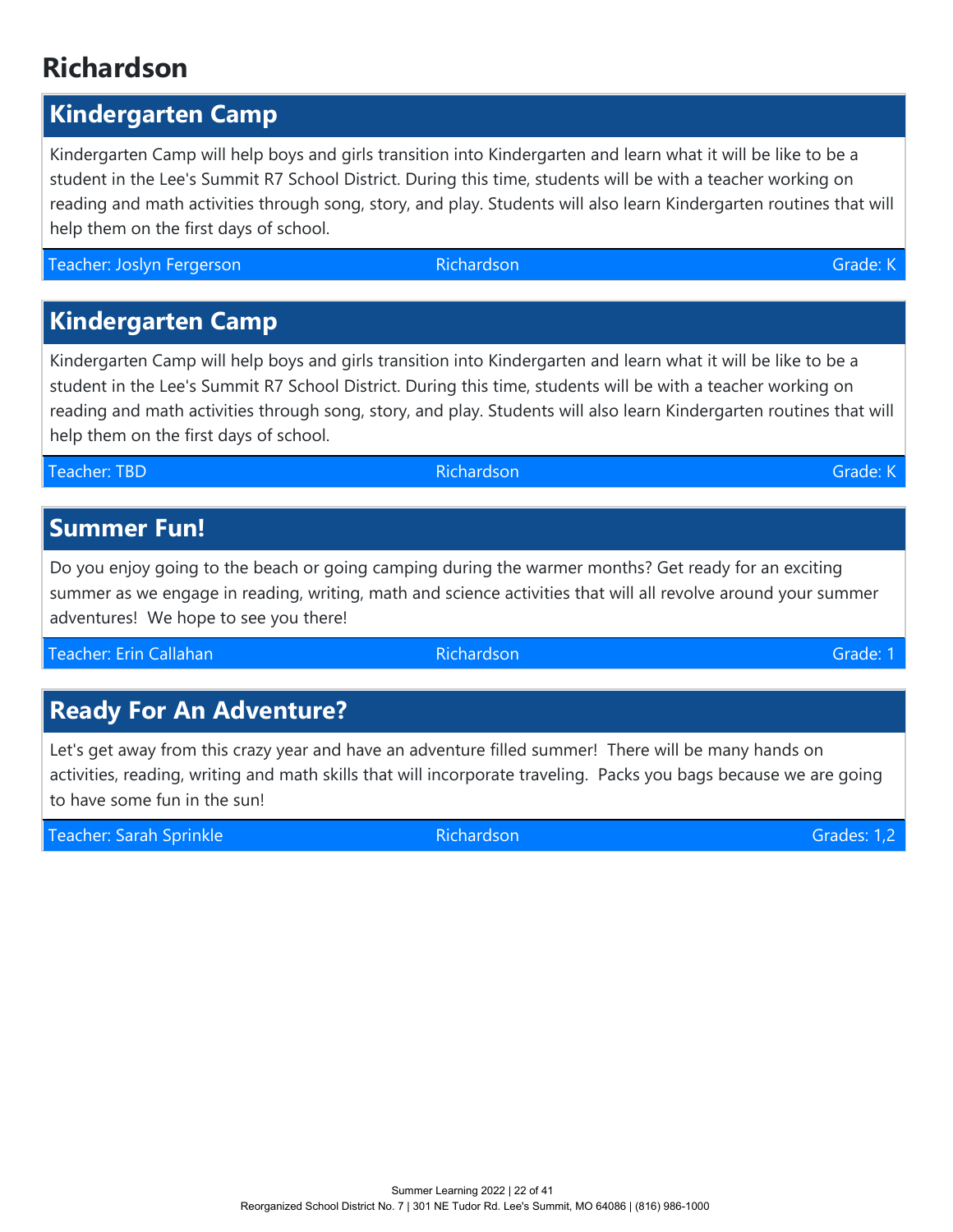## **Summer Fun**

Are you looking for some fun this summer? Join us as we discuss and explore summer adventures. There will be hands on activities that I am sure will excite you! The journey will include reading, writing, math, and science activities all tied to SUMMER!

Teacher: Jamie Walruff Richardson Grades: 1,2

# **Wilderness Explorers**

We will go exploring different areas around the world and learning about new animals. As we embark on our journey we will pack our bags to journey to these different areas through reading, writing, math, and science.

Teacher: Mckenna Sommers Richardson Grade: 2

#### **Meet the Animals**

Calling all animal lovers! Join us this summer to learn more about amazing animals like the gibbon, giraffe and mussel, as well as discover which bird that has the most feathers and the most poisonous animal in the world. Engaging daily reading, math practice and shared writing is a great way to keep your skills sharp! Students will read various non-fiction and fiction books about the specific animals, as well as participate in reader's theater activities for fluency practice. Consistent addition and subtraction practice within 1.000 will continue to strengthen their foundational skills. We will observe animal life cycles, as well as the climate that is part of their habitat.

Teacher: Mary Ostrander Richardson Grade: 3 Alexander Grade: 3 Alexander Grade: 3 Alexander Grade: 3 Alexander

# **Meet the Animals**

Meet The AnimalsCalling all animal lovers! Join us this summer to learn more about amazing animals like the gibbon, giraffe and mussel, as well as discover which bird that has the most feathers and the most poisonous animal in the world. Engaging daily reading, math practice and shared writing is a great way to stay on top of your third grade skills this summer.Additional InformationStudents will read various non-fiction and fiction books about the specific animals, as well as participate in reader's theater activities for fluency practice. Consistent addition and subtraction practice within 1.000 will continue to strengthen their foundational skills. We will observe animal life cycles, as well as the climate that is part of their habitat.

Teacher: Rachel Gooding Richardson Grade: 3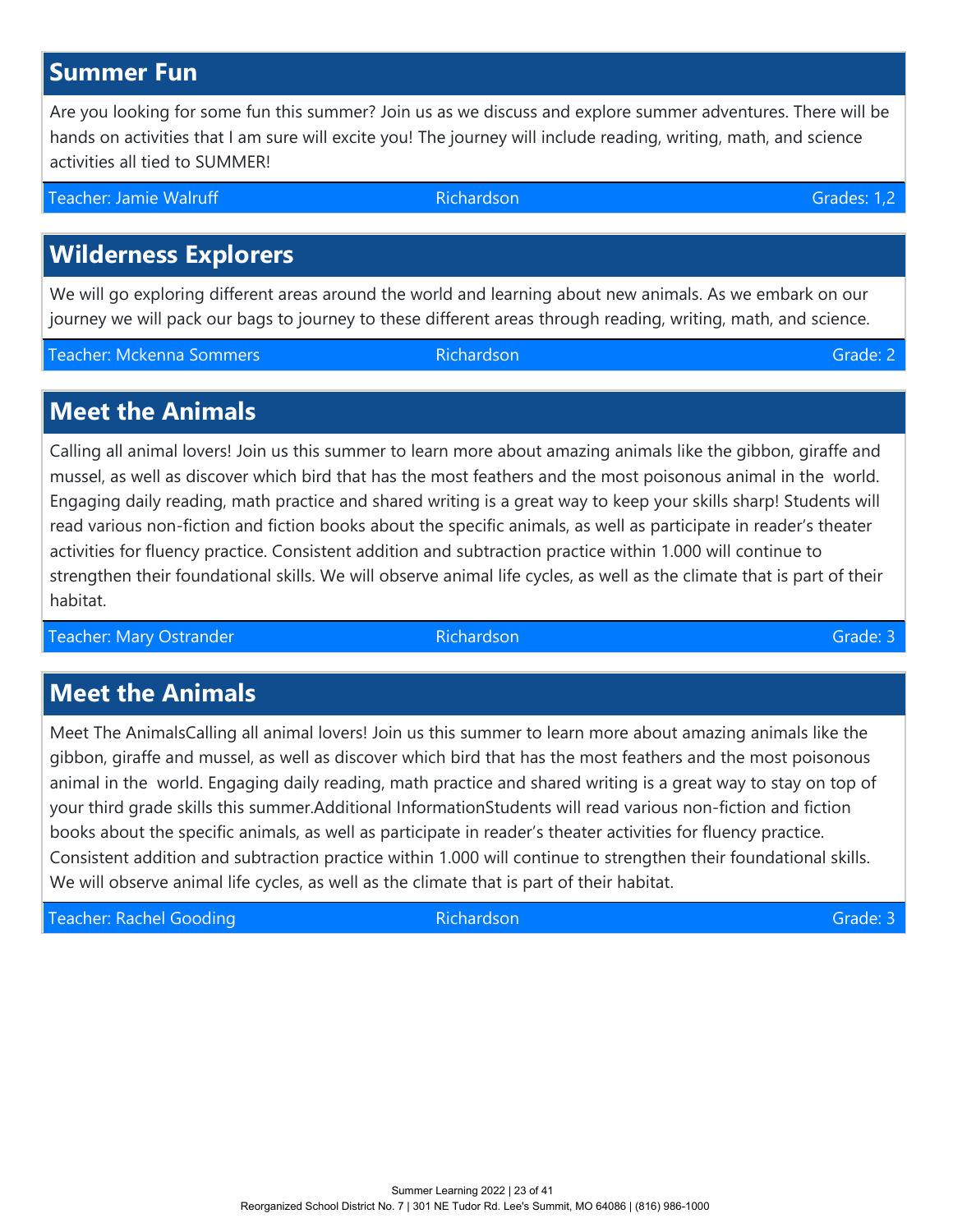# **Get your Brain in the Game!**

In this class students will not only learn how to play different sports but we will also focus on how math, reading, health and history are essential in order to play and understand the game. The best part of this classis we play the sport! See you on the court!

Teacher: Jessica Hernandez Richardson Grades: 3,4

### **Escape From Mr. Lemoncello's Library**

Students will dive into the mysterious and wacky world of the book called Escape From Mr. Lemoncello's Library. Students will solve the mysterious final puzzle in the book and play Lemoncello's Great Library Escape Game in our very own school library!

Teacher: Michelle Brown **Richardson** Brown Richardson **Richardson** Brown Brown Grade: 4

#### **Escape From Mr. Lemoncello's Library**

Students will dive into the mysterious and wacky world of the book called Escape From Mr. Lemoncello's Library. Students will solve the mysterious final puzzle in the book and play Lemoncello's Great Library Escape Game in our very own school library!

Teacher: Beth Gasimalla **Richardson** Grades: 4,5

### **Road Trip Through the United States**

\*This class will be combined with the course United States STEM. Let's take a road trip across the United States. We will visit each state and learn about the history, attractions, and landmarks. For each state, students will have an activity or challenge to complete.

Teacher: Teri Dailey و Grades: 4,5 بالمستخدم المستخدم المستخدم المستخدم المستخدم المستخدم المستخدم المستخدم ال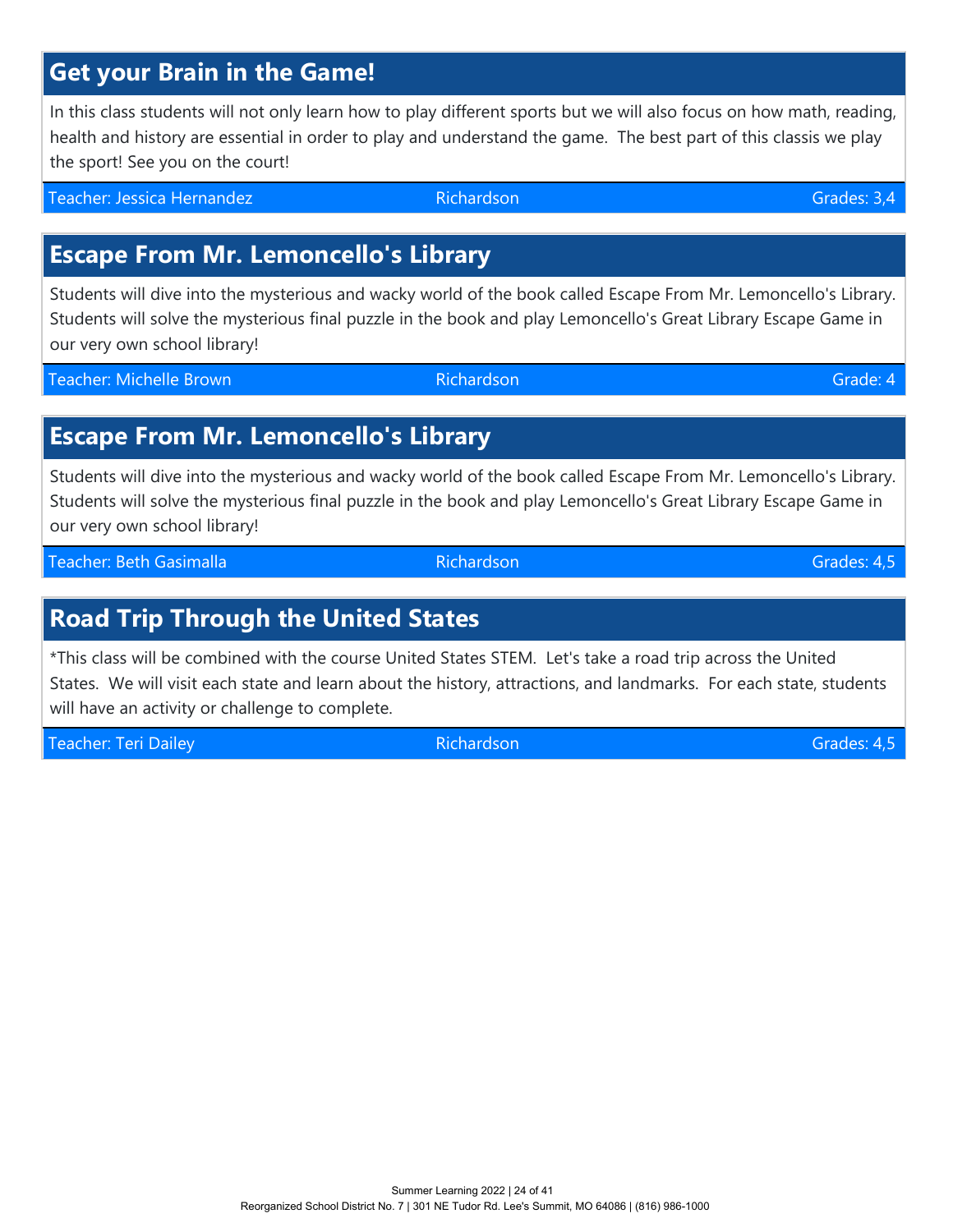#### Summer Learning 2022 | 25 of 41 Reorganized School District No. 7 | 301 NE Tudor Rd. Lee's Summit, MO 64086 | (816) 986-1000

# **United States STEM**

While learning about the USA, complete STEM challenges that connect back to each state. Some activities include building bridges in California, constructing a roller coaster for Ohio and putting their engineering skills to the test! \*This course will be taught with the course Road Trip Through the United States

Teacher: Ashley Dowd Richardson Grades: 4,5

# **Project Learning FUN!**

Who's ready to learn by actively engaging in real-world and meaningful projects? In this Project-Based Learning class, students will have fun completing different projects that integrate elements of research, design, technology, and planning. They will use important skills like math, time management, budgeting and organization. Students will become travel agents and design a fun-filled vacation for their classmates, plan & build a water park for their town and try to survive arriving on a mysterious island!

Teacher: Brittiny Bernard Richardson Grade: 5

# **Project Learning FUN!**

Who's ready to learn by actively engaging in real-world and meaningful projects? In this Project-Based Learning class, students will have fun completing different projects that integrate elements of research, design, technology, and planning. They will use important skills like math, time management, budgeting, cooperation, and organization. Students will become travel agents and design a fun-filled vacation for their classmates, plan & build a water park for their town, and try to survive arriving on a mysterious island!

Teacher: Anne Mathews Richardson Grade: 5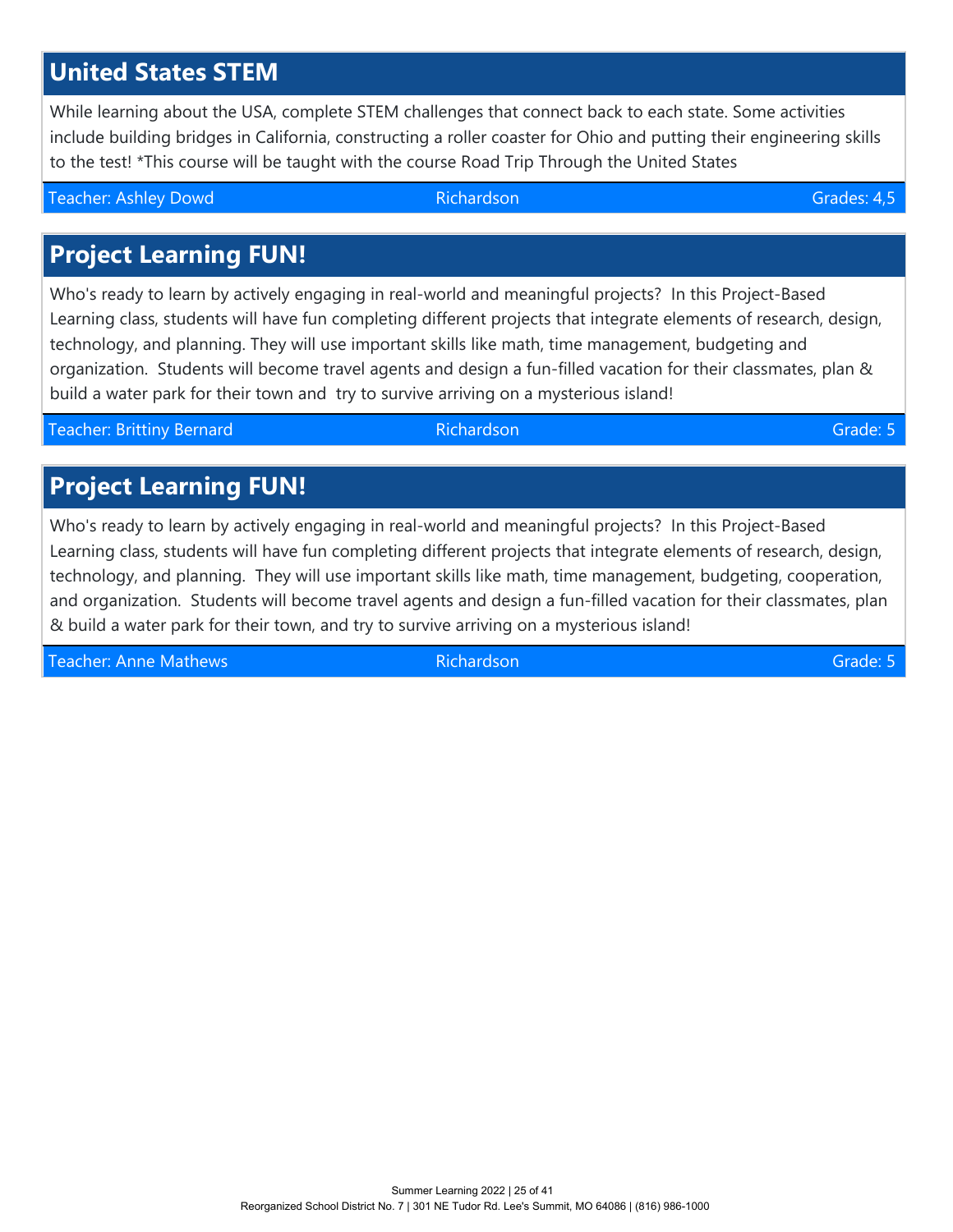# **Sunset Valley**

# **Kindergarten Camp**

Kindergarten Camp will help boys and girls transition into Kindergarten and learn what it will be like to be a student in the Lee's Summit R7 School District. During this time, students will be with a teacher working on reading and math activities through song, story, and play. Students will also learn Kindergarten routines that will help them on the first days of school.

Teacher: Haleigh Mccrary Sunset Valley Sunset Valley Sunset Valley Sunset Valley Sunset Valley Sunset Valley Grade: K

# **Kindergarten Camp**

Kindergarten Camp will help boys and girls transition into Kindergarten and learn what it will be like to be a student in the Lee's Summit R7 School District. During this time, students will be with a teacher working on reading and math activities through song, story, and play. Students will also learn Kindergarten routines that will help them on the first days of school.

Teacher: Heather Diaz New York: Sunset Valley Sunset Valley Grade: K

# **Learning with MO!**

Should a pigeon drive a bus? Will Elephant and Piggie make you laugh? Will Trixie find Knuffle Bunny? Willthe squirrel find its tooth? Join us for a terrific ride exploring our favorite Mo Willems books as we enhanceour reading, writing, and math skills through puppets, play, and STEM activities... Fun in First Grade awaits

Teacher: Vanessa Buhrmester Sunset Valley Grades: 1,2

# **Amazing Authors**

Amazing Authors - A Engler Come join in the summer fun for a children's literature class! You will participate in an author's study on the famous and talented MO Willems, Dr. Suess, David Shannon and Laura Numeroff. We will dive into these exciting books, use our imagination for fun crafts, complete STEM activities, and write our own creative books! Fun with The Cat and the Hat, Elephant and Piggie and David awaits! You won't want to miss out on these exciting books!!

Teacher: TBD Sunset Valley Grade: 2

Summer Learning 2022 | 26 of 41 Reorganized School District No. 7 | 301 NE Tudor Rd. Lee's Summit, MO 64086 | (816) 986-1000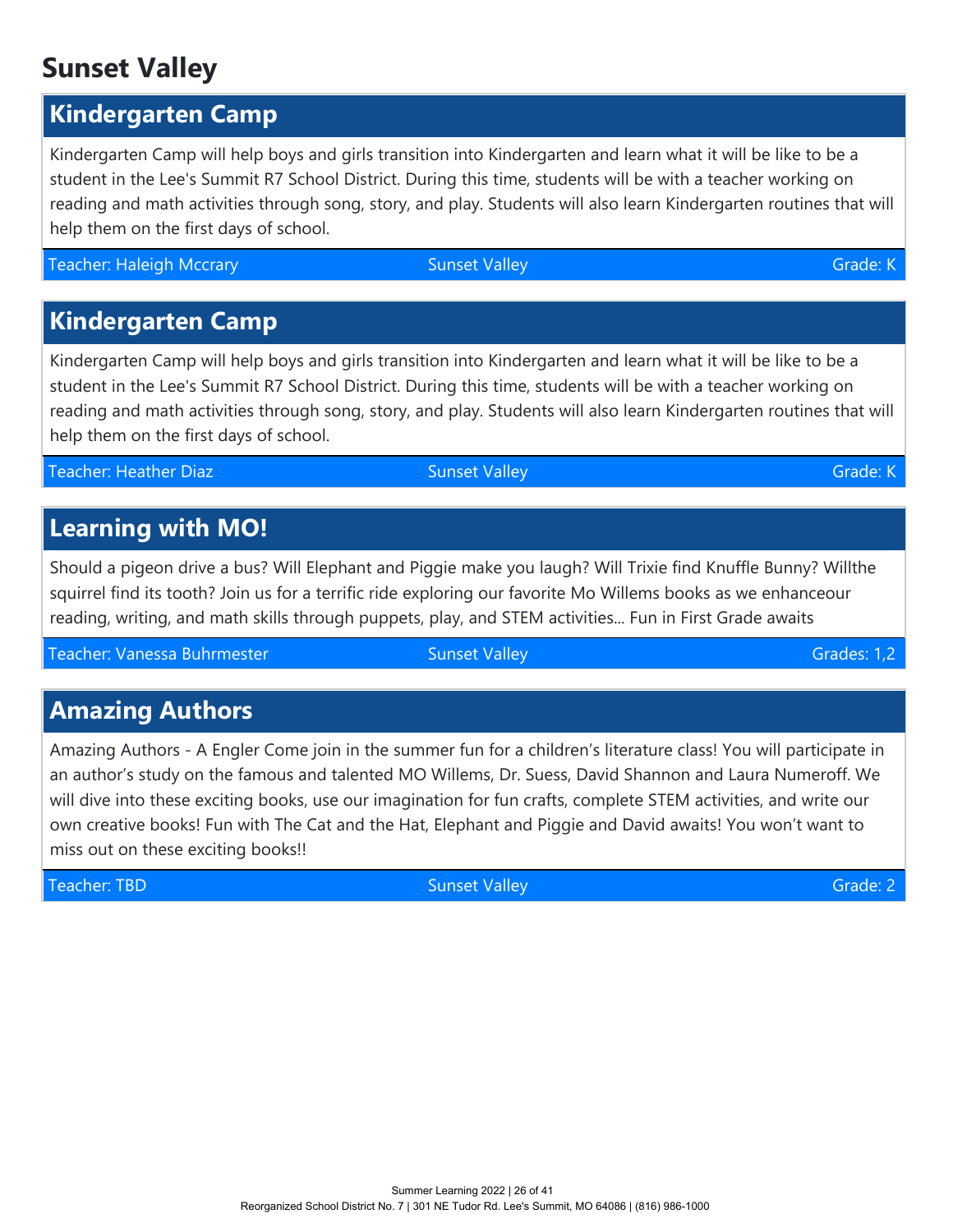# **LOTS and LOTS of LEGOS**

LOTS and LOTS of LEGOS. In this fun engaging and hands on class students will, Create, Explore, Develop andBuild with LEGOS while incorporating children's literature, math, science and engineering practices.

# **Welcome to CandyLand**

Welcome to Candyland! This is a place where students will share, discuss, learn, write, solve math problems, and do science experiments about and with their favorite candies! We will take brain breaks each day enjoying various songs with candy lyrics. We will also have a class goal of filling in a large gummy bear by turning in minutes read at home...there will be a candy party when we reach our goal!

Teacher: TBD Sunset Valley Grade: 2

# **Experiments! Experiments! Experiments!**

Are you a mad scientist? Do you like to do experiments? Then grab your lab coat! You will be performing, interpreting, and evaluating science experiments. Through math, reading, science, and social studies we will be immersed in science fun!

Teacher: Colby Cantrell Sunset Valley Grade: 3

### **Gone Camping!**

Have you ever wanted to pitch a tent, roast marshmallows, or read under the stars during summer school? Then this course is for you! As we pitch our tent in different locations like the ocean or the desert we will investigate the plants, animals, and landscapes around us.

Teacher: Jessica Cunningham Sunset Valley Grade: 3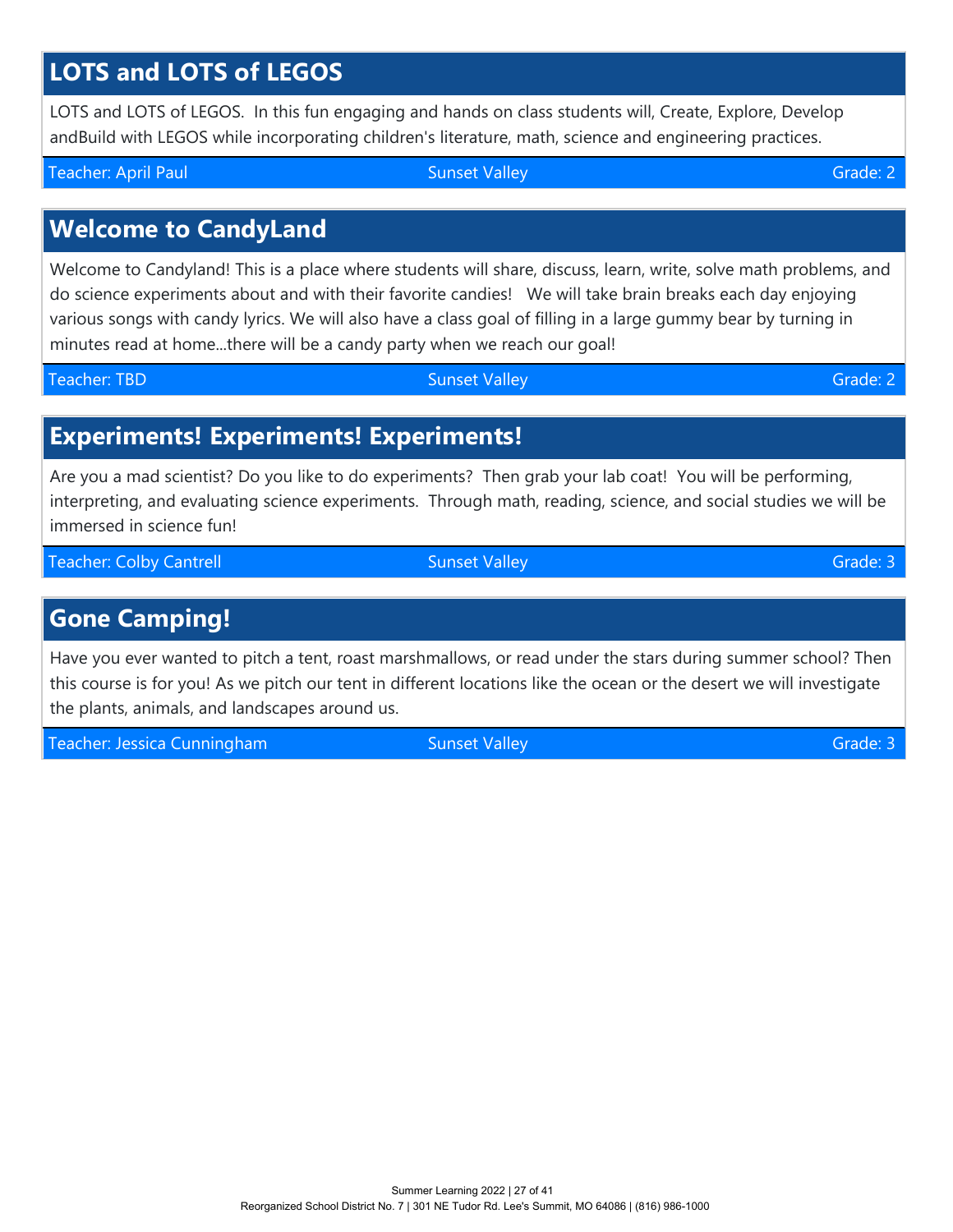# **Stories & STEAM**

Join us this summer as we explore classic stories with a STEAM focus. We will read stories and then bring them to life through Science, Technology, Engineering, Art, and Math. (STEAM) There will be lots of hands on learning, problem solving, teamwork, and creativity in this exciting summer course!

Teacher: Stephanie Kuhn Sunset Valley Grade: 4

# **Super Sleuths**

Do you love a good mystery? Then this class is for you! Let's put on our thinking caps and together we will work collaboratively to solve puzzles and escape rooms all while utilizing our powers of observation to find clues and look at evidence, all while using our critical thinking and problem-solving abilities to reach conclusions. Super Sleuths will keep you engaged and asking questions all summer long! This course will be co-taught by Lindsey Adamczyk and Annie Nierman

Teacher: Lindsey Adamczyk Sunset Valley Grades: 4,5

# **Wide World of Sports**

Students are going to be learning about the most popular sports in the world. The students will have the opportunity to spend time playing the sport that we are learning about in class. We will do math, ELA, and history lessons related to the various sports we are studying. We will also spend time reading out loud and silently. This class will enrich the student's academic skills and develop fine motor skills, all while learning about various sports.

Teacher: Kelly Seitz Sunset Valley Grades: 4,5

# **Around the World in 18 Days**

Join us for an exciting adventure as we travel around the world in 18 days! We will learn about different cultures and customs as we explore a different continent each week. Students will grow in reading, math, and writing through meaningful literature and hands on activities!

Teacher: Caleb Clawson Sunset Valley Grade: 5 Sunset Valley Grade: 5 Sunset Valley Grade: 5

Summer Learning 2022 | 28 of 41 Reorganized School District No. 7 | 301 NE Tudor Rd. Lee's Summit, MO 64086 | (816) 986-1000

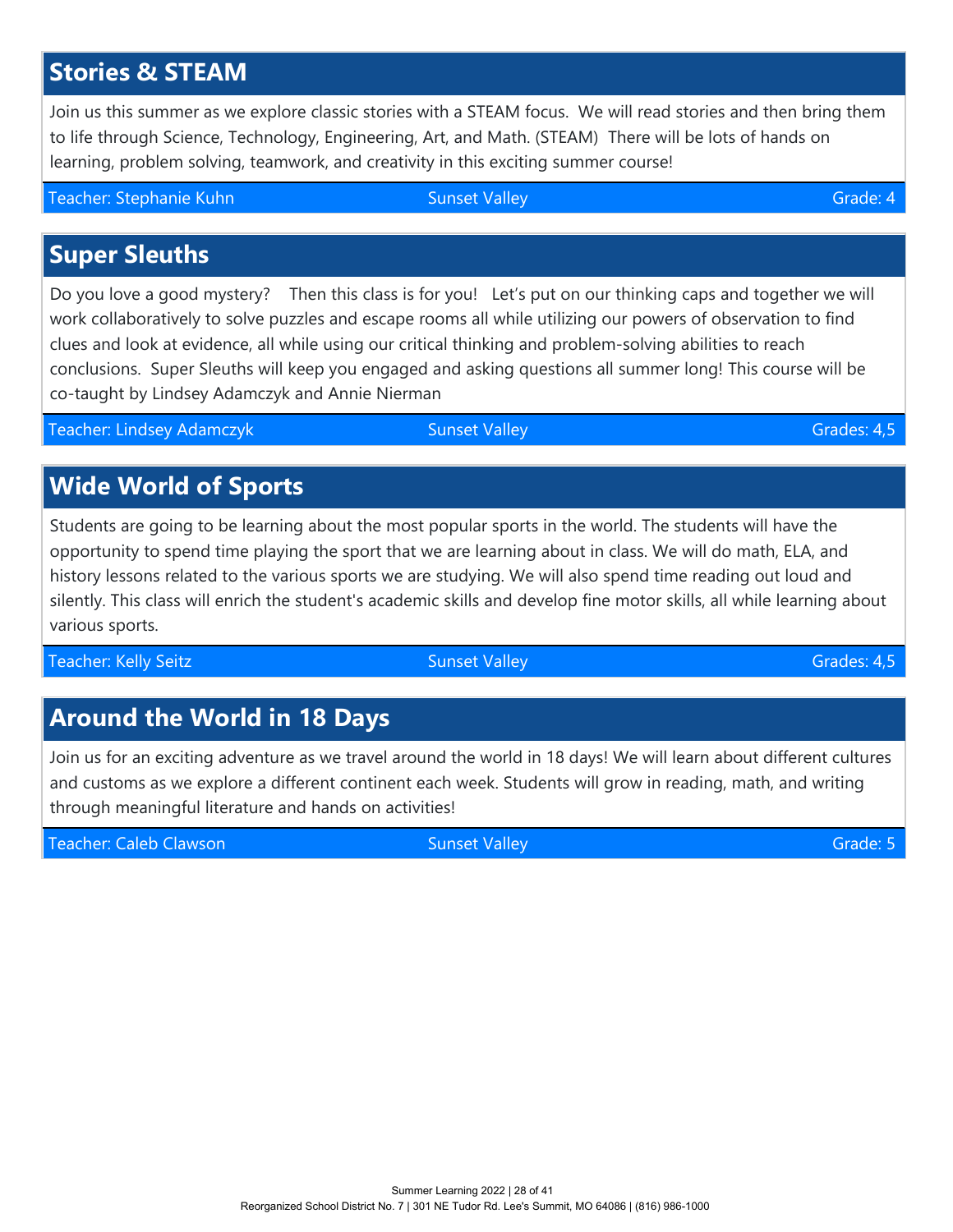# **Dumbledore's Army**

Calling all witches and wizards! Dumbledore needs your help to defeat the dark wizards. You will use your magic math and reading skills to protect Hogwarts against He Who Shall Not Be Named. From playing Quidditch to creating potions, this will be a summer you will never forget!

Teacher: Jordan Rehmer Sunset Valley Grade: 5 Sunset Valley Grade: 5 Sunset Valley Grade: 5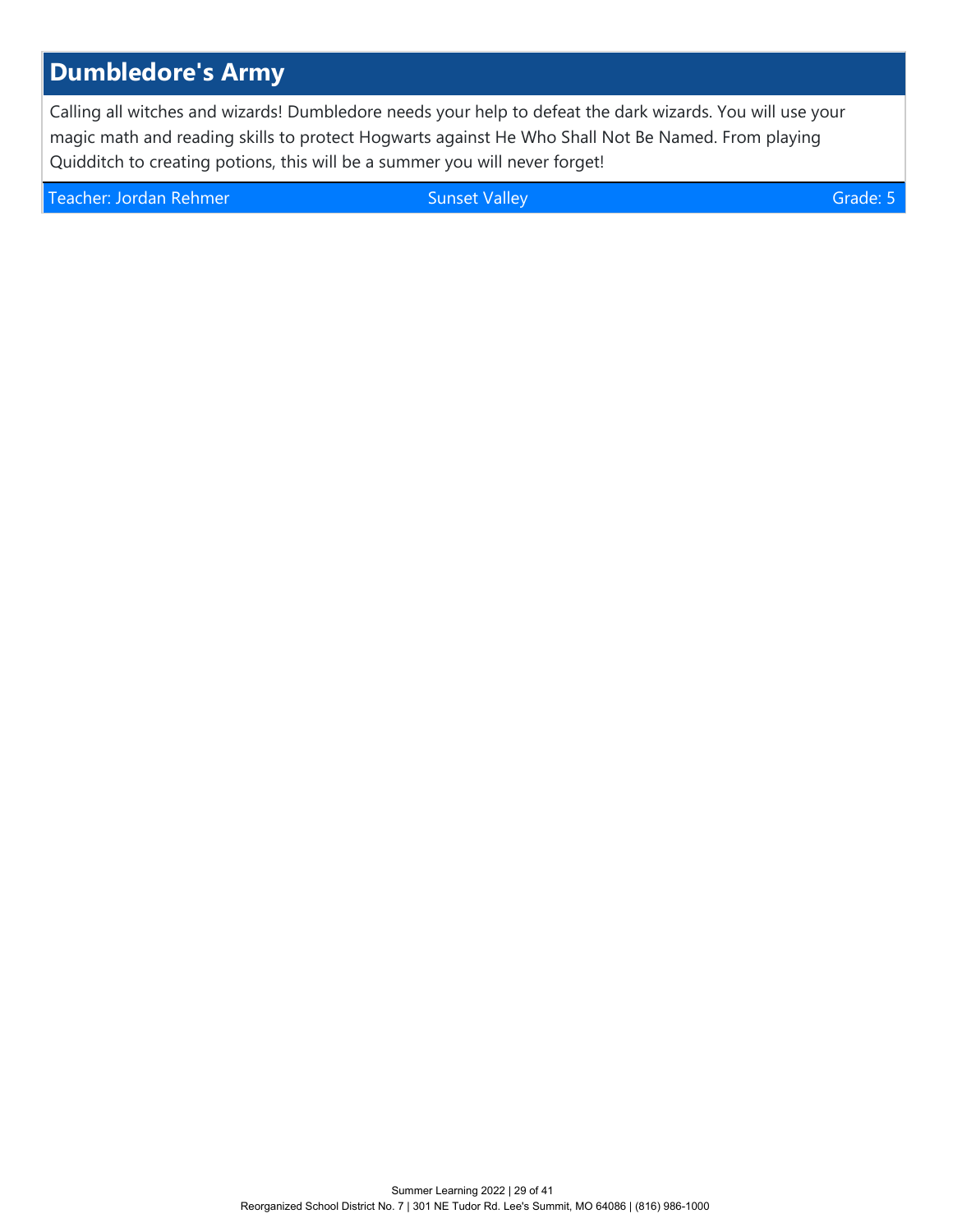# **Westview**

# **Kindergarten Camp**

Kindergarten Camp will help boys and girls transition into Kindergarten and learn what it will be like to be a student in the Lee's Summit R7 School District. During this time, students will be with a teacher working on reading and math activities through songs, stories, and play. Students will also learn Kindergarten routines that will help them on the first days of school.

Teacher: Mariah Zamarripa Westview Grade: K

**Kindergarten Camp**

Kindergarten Camp will help boys and girls transition into Kindergarten and learn what it will be like to be a student in the Lee's Summit R7 School District. During this time, students will be with a teacher working on reading and math activities through song, story, and play. Students will also learn Kindergarten routines that will help them on the first days of school.

Teacher: Hayley Goade Westview Grade: K

# **Kindergarten Camp**

Kindergarten Camp will help boys and girls transition into Kindergarten and learn what it will be like to be a student in the Lee's Summit R7 School District. During this time, students will be with a teacher working on reading and math activities through song, story, and play. Students will also learn Kindergarten routines that will help them on the first days of school.

Teacher: Melissa Lehman Westview Grade: K

# **Welcome to the Jungle**

We will become safari experts and transform our classroom. You'll feel like you're in the middle of the jungle! Create a safari notebook with information learned along the way. Snakes, monkeys, birds, and insects are just some of the things we will see/create. Heavy reading and math emphasis. This course will be co-taught by Jeri Madge and Rachel McBride.

Teacher: Jeri Madge Westview Grades: 1,2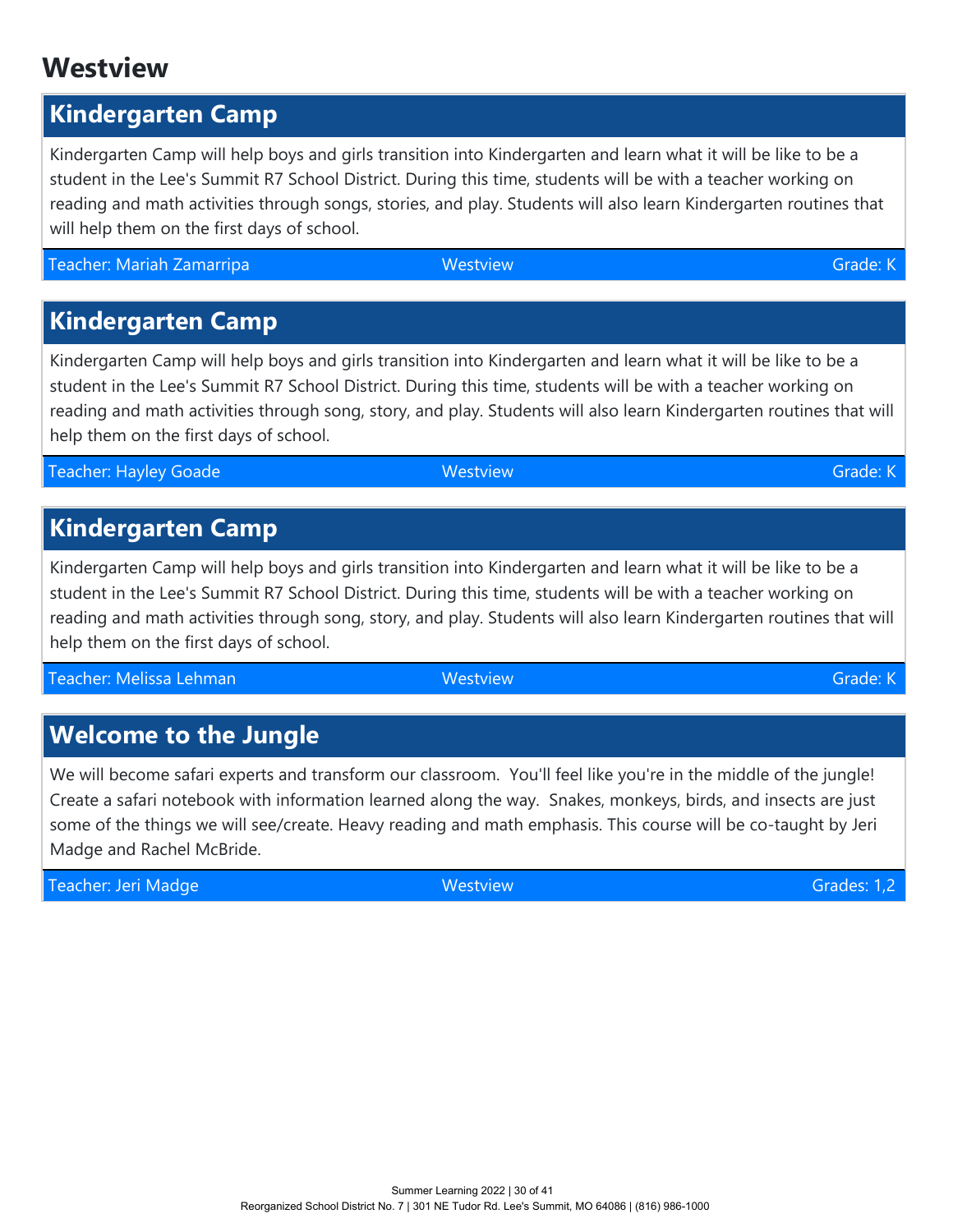# **Ocean Exploration**

Students will explore the exciting parts of the ocean! In this fantastic course, students will dive into an underwater adventure studying some of the ocean's most awesome animals! Students will get hands on experiences with multiple ocean related activities such as, making an ocean in a bottle and designing their own coral reef.

Teacher: Jocelyn Williams Westview Grade: 2

# **Camp Wilderness**

Explore the wonderful world of wildlife through hands-on and interactive adventures. We will learn about a variety of animal and sea life and the habitats that they live in.

Teacher: Daphne Mack Grades: 2,3

**Under The Sea**

Come join us for a wonderful wild adventure of studying sea life in the ocean. Highlights of our journey discovering the ocean will be: mixing liquids to make an ocean in a bottle, and a science experiment on how blubber keeps whales warm. Students will research a new ocean animal every day in their discovery journal, and to top it off, each child will make their very own coral reef. Are you ready to dive in?

Teacher: Lisa Lenk Westview Grades: 2,3

# **Lego Challenge**

Students will have a weekly challenge that they will use Legos to complete. Students will start by creating a blue print, listing the parts they will need and journaling the experience of completing the challenge. At the end of each challenge, students will test the finished product to see if they completed the requirements for each challenge!

Teacher: Jalessa Young Westview Grades: 2,3,4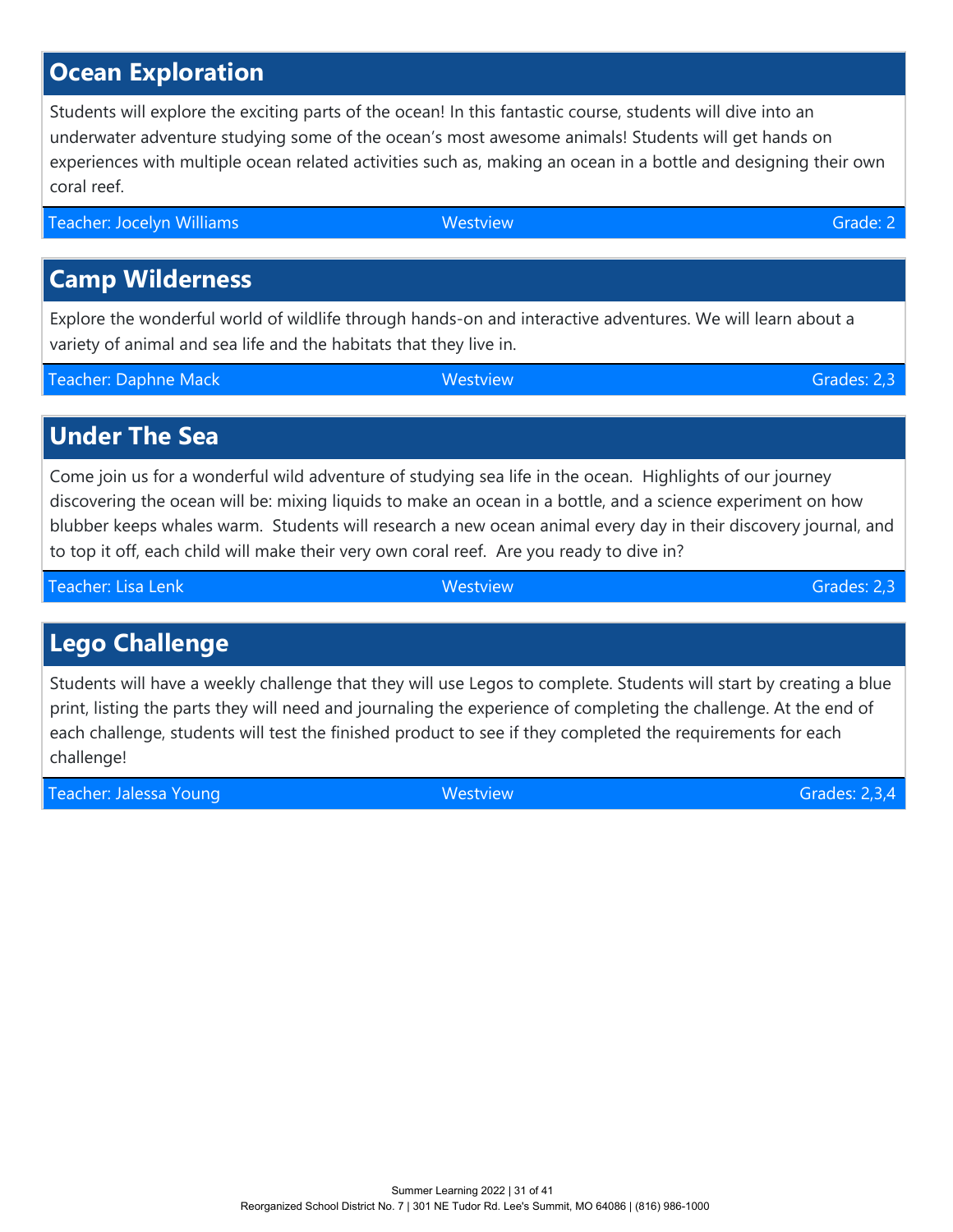# **Super Heroes Assemble!**

Students will explore reading, writing, and mathematics concepts through the lens of their favorite super heroes! Using their developing skills, students will defend Lee's Summit from a range of infamous villains found in some of the most popular books, shows, and movies. Join us as we use our knowledge for the good of the city!

Teacher: Josh Bass Grades: 3,4

# **Where On Earth Is Carmen Sandiego?**

Can you catch the world's greatest thief? Use your knowledge and teamwork skills to figure out what Carmen SanDiego has taken and where she is hiding. We will scan the globe using all kinds of knowledge to travel the world in search of Carmen and learn tons along the way!

Teacher: Brianna Williams Westview Grades: 3,4

# **Winter Wonderland**

Do you love snow, the holidays, and all things winter? Then this summer school course is for you! We will be meeting summer school learning targets by having winter in JUNE! Crafts, STEM, and fun will all be part of this Winter Wonderland Experience.

Teacher: Amy Essig Westview Grades: 3,4

# **Diary of a Summer School Kid**

Summer 2022 by Greg Heffley The truth is ... Summer School can be fun! Journal and sketch your way through the month leading up to the dog days of summer. Come join the "Reading Is Fun Club", figure math problems even Rodrick would enjoy, conduct science experiments, and of course, play games.

Teacher: Kerri Draper Westview Grade: 4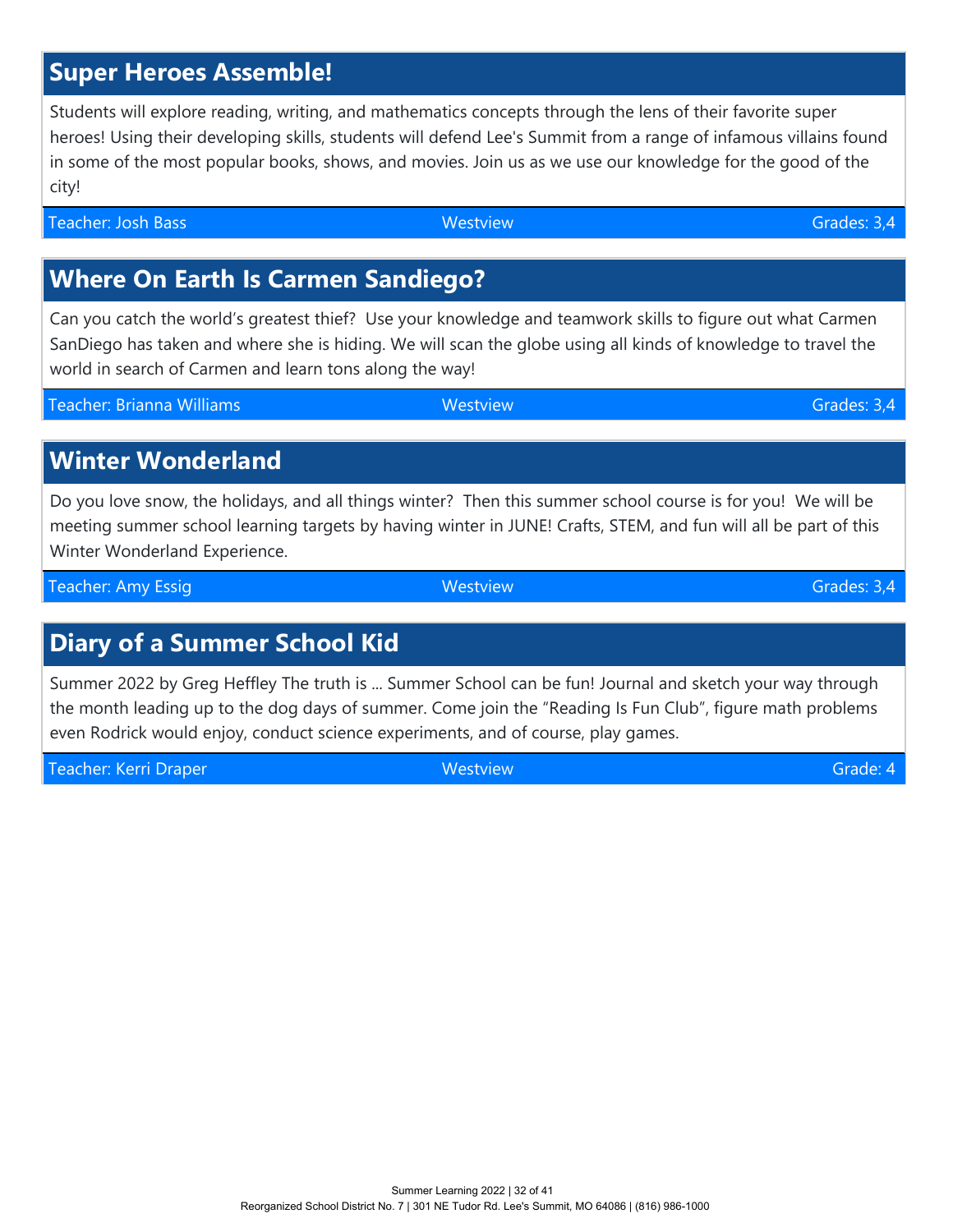# **Harry Potter**

Calling all witches and wizards. Have you ever wondered what it would be like to go to school at Hogwarts? Well now you can! Join me this summer in exploring charms, transfiguration, potions, astronomy, herbology and much much more!

Teacher: Amy Danaher Grade: 4 Nestview Grade: 4 Nestview Grade: 4 Nestview Grade: 4 Nestview Grade: 4

#### **Math Academy**

 This course will offer challenging math enrichment for students entering fourth grade in August. Students will take an active role in deepening their understanding of mathematical concepts. Problem solving, critical thinking skills and algebraic reasoning are explored through games, projects, and other hands-on activities.

Teacher: Lena Young Westview Grade: 4

#### **Hoot, Holes and A Whole Lot More**

Don't you just love to read books with great characters and adventures? Please join us as we read Hoot by Carl Hiaasen and Holes by Louis Sacher. We will do fun activities, crafts and have discussions as we dive into these and other amazing stories! We will also be doing crafts, math, science discoveries and experiments all within the themes of the books Holes & Hoot. Including, learning about the life cycle & habitation of burrowing owls; we will be dissecting owl pellets as one of our projects.

Teacher: Andie Night Westview Grades: 4,5

### **Lights, Camera, Broadway**

In Lights, Camera, Broadway, students will explore, and perform selections from a variety of American musicals. Students will learn character strengths and life skills while studying classical musicals such as The Sound of Music, The Lion King and many more.

Teacher: Sarah Houston Westview Grades: 4,5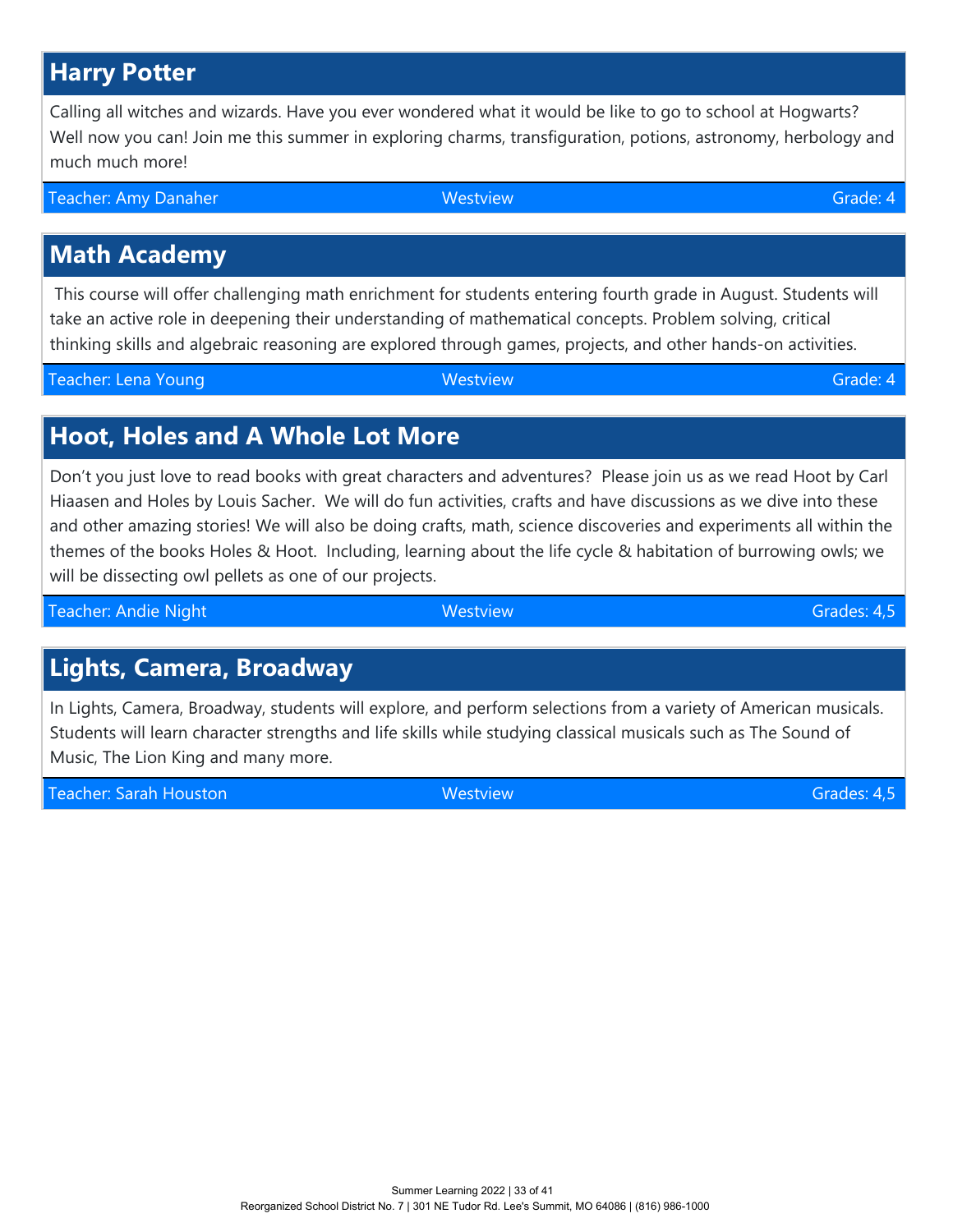# **The Wizarding World**

Calling all witches and wizards! Join us this summer to discover the inner magic inside you. From reading the first book, Harry Potter and the Sorcerer's Stone, to competing in Quidditch matches with your math knowledge, this class is perfect for all Harry Potter fans.

Teacher: Lexie Ostrander Westview Grades: 4,5

# **Wicked Fun: A Musical Theatre Workshop**

Have you ever wondered what it takes to perform in a musical? Have you ever wanted to design a set, learn how stage lights work, create a costume design, and learn to act, sing, and dance? This course is for you! In this course, we will learn the story of the musical Wicked , create wicked crafts, sing songs from the musical, and learn about the musical's theme of friendship and citizenship. Students should come dressed ready to move and sing each day. This course will culminate in a performance at the end to showcase our wicked talent!

| Teacher: Meaghan Coble | Westview | Grades: 4,5 |
|------------------------|----------|-------------|
|                        |          |             |

### **Robots: Design, Create, and Compete**

Students will get an opportunity to design and create multiple robots this summer. The robot challenges are designed in a way to let the students use math and science skills in a creative way.

Teacher: Ryan Burke Westview Grade: 5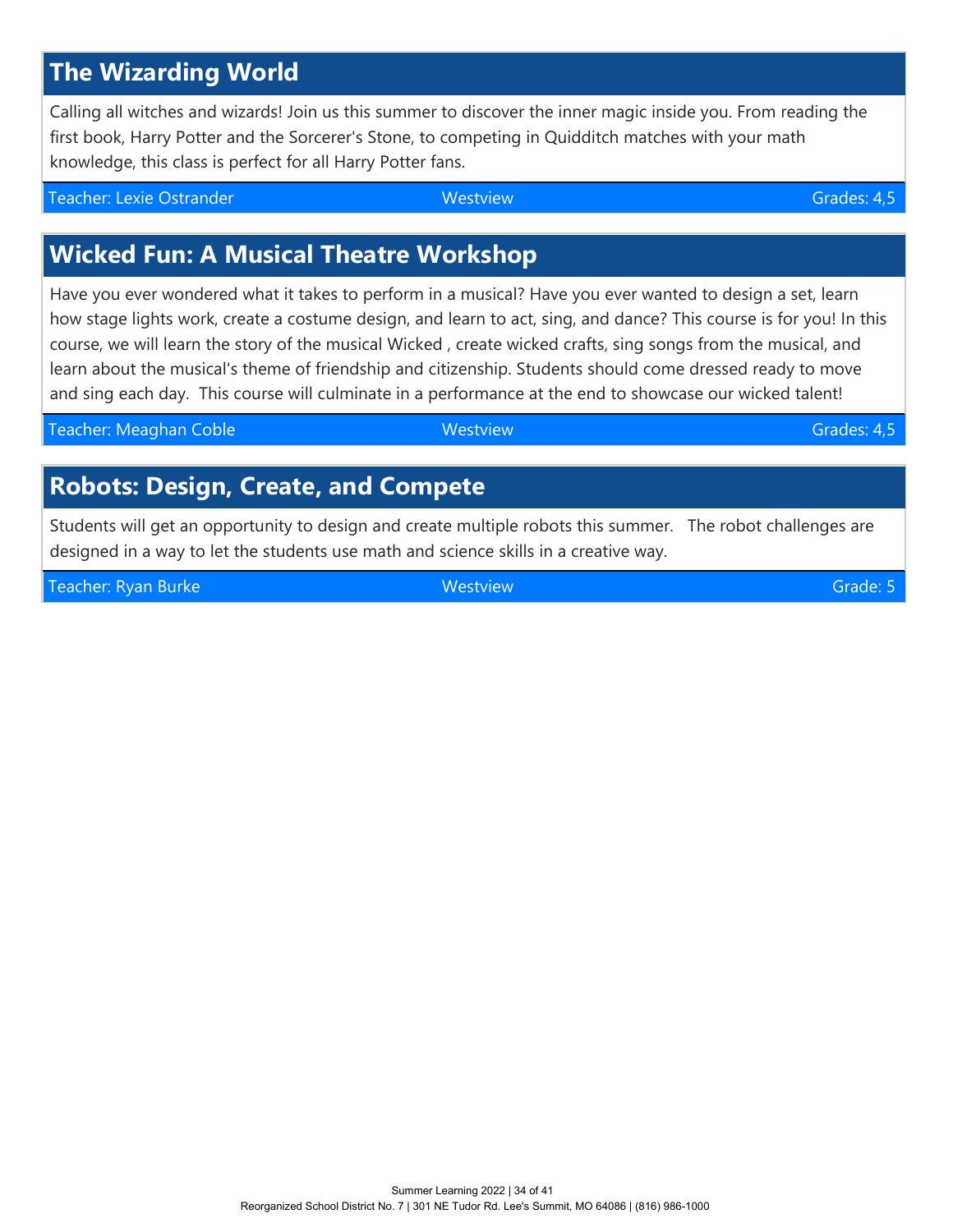# **Pleasant Lea**

#### **Superhero Design**

Dig deeper into the Marvel® Universe by learning about the individual characters and movies. At the end of the course, you will also be creating your own superhero for this class.

Teacher: Kingswell Bayron Pleasant Lea Grade: 6

# **What Would You Have Done?**

Travel back in time to learn about the Holocaust through the eyes of a ten-year-old living in Denmark by reading the historical fiction novel Number the Stars. Annemarie Johnansen and her family risk their lives to save their friends from persecution by the Nazis.

Teacher: Julie Murray Pleasant Lea Grade: 6

**Who Dunnit?**

Dig out your magnifying glasses and trench coats and join us as we sleuth our way through the Westing Game. We will join 16 characters on their quest to solve the murder of Sam Westing. Do you have what it takes to follow the clues and solve the mystery before time runs out?

Teacher: Teresa Graves Pleasant Lea Grade: 6

#### **Brainiac**

Students will engage in mathematical real-world "Brainiac" designs that will require them to use problem solving, critical thinking, and collaboration. These Brainiac designs will include games involving cards, dice, and dominoes. Have lots of fun this summer while applying your math to the real world.

Teacher: TBD Pleasant Lea Grades: 6,7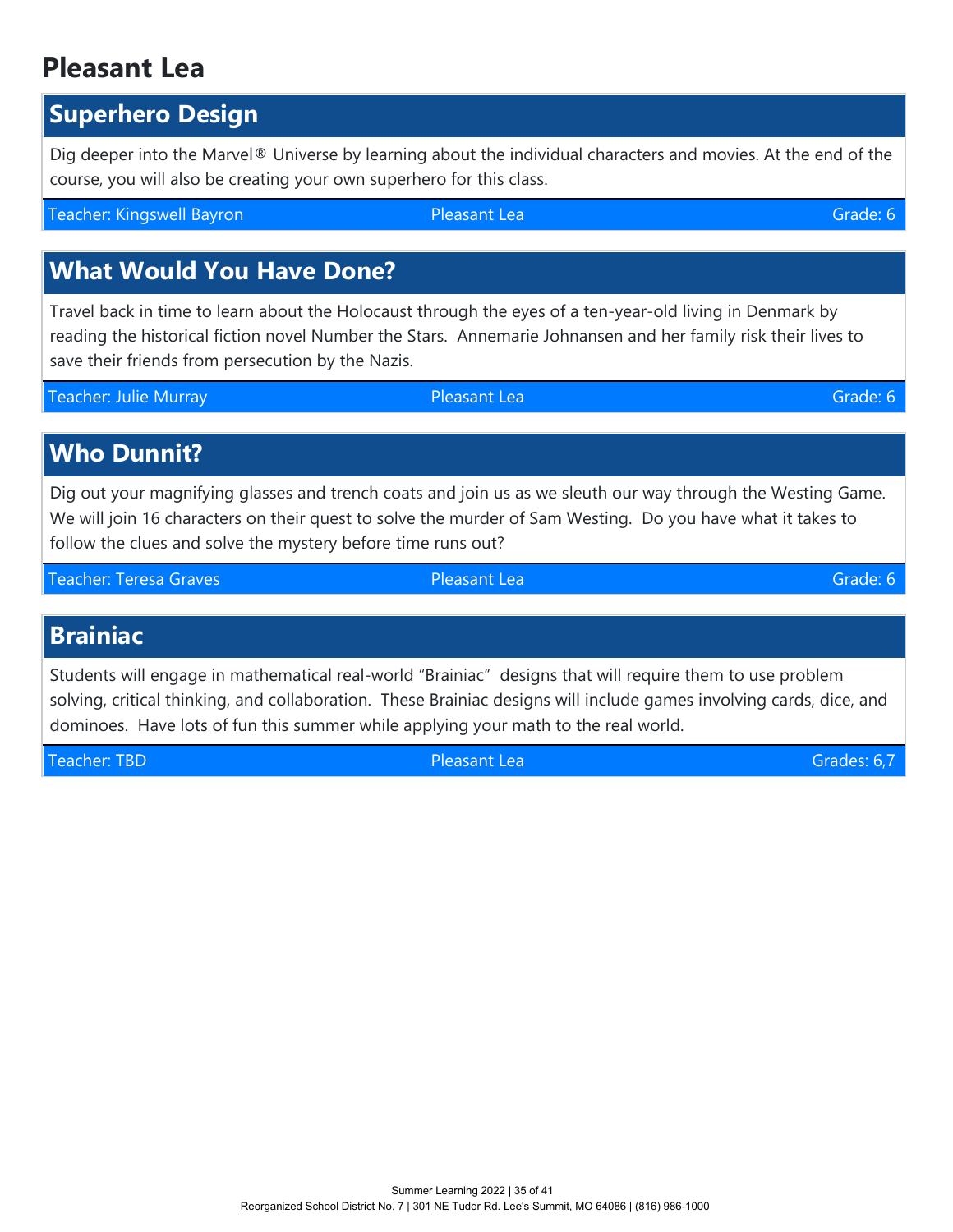## **Breakout**

This course is designed to help students build critical thinking skills, think creatively and practice peer collaboration. During this course, students will learn how to solve puzzles, riddles and use their skills to "breakout" of digital and physical escape rooms! They will even create their own digital escape room for their classmates! During this course, teachers will need to utilize the resources provided by the breakout.edu website to create physical and digital escapes. Each day, the students should be engaged in at least one "escape room," and additional curricular activities.

Teacher: Onnie Lewis **Communist Communist Communist Communist Communist Communist Communist Communist Communist Communist Communist Communist Communist Communist Communist Communist Communist Communist Communist Communist** 

#### **Build Your Own Games**

Do you love to play games? In this course you will show off your creativity and sharpen your math skills by building board games, card games, game shows, and digital games. Students will collaborate with each other and play the games they build!

Teacher: Erik Ahlquist Pleasant Lea Grades: 6,7

### **Developing Dynamic Debaters**

This course will provide an opportunity to investigate claims, form opinions, and build reasoning. Students will be given the chance to refine reasoning skills, deepen their understanding of texts, and engage in group conversations. This will surely be a lively course that will engage and foster skills to be dynamic debaters!

Teacher: Jenny Moreno **Calculation Community Pleasant Lea** Grades: 6,7

# **Literature and Animation Shorts - ELA**

Students will vote in class which novel to read. We will study the characters, setting, and plot of the novel. We will also watch animation shorts to work on story retell and summaries.

Teacher: Rick Saunders **Pleasant Lea Grades: 6,7** Crades: 6,7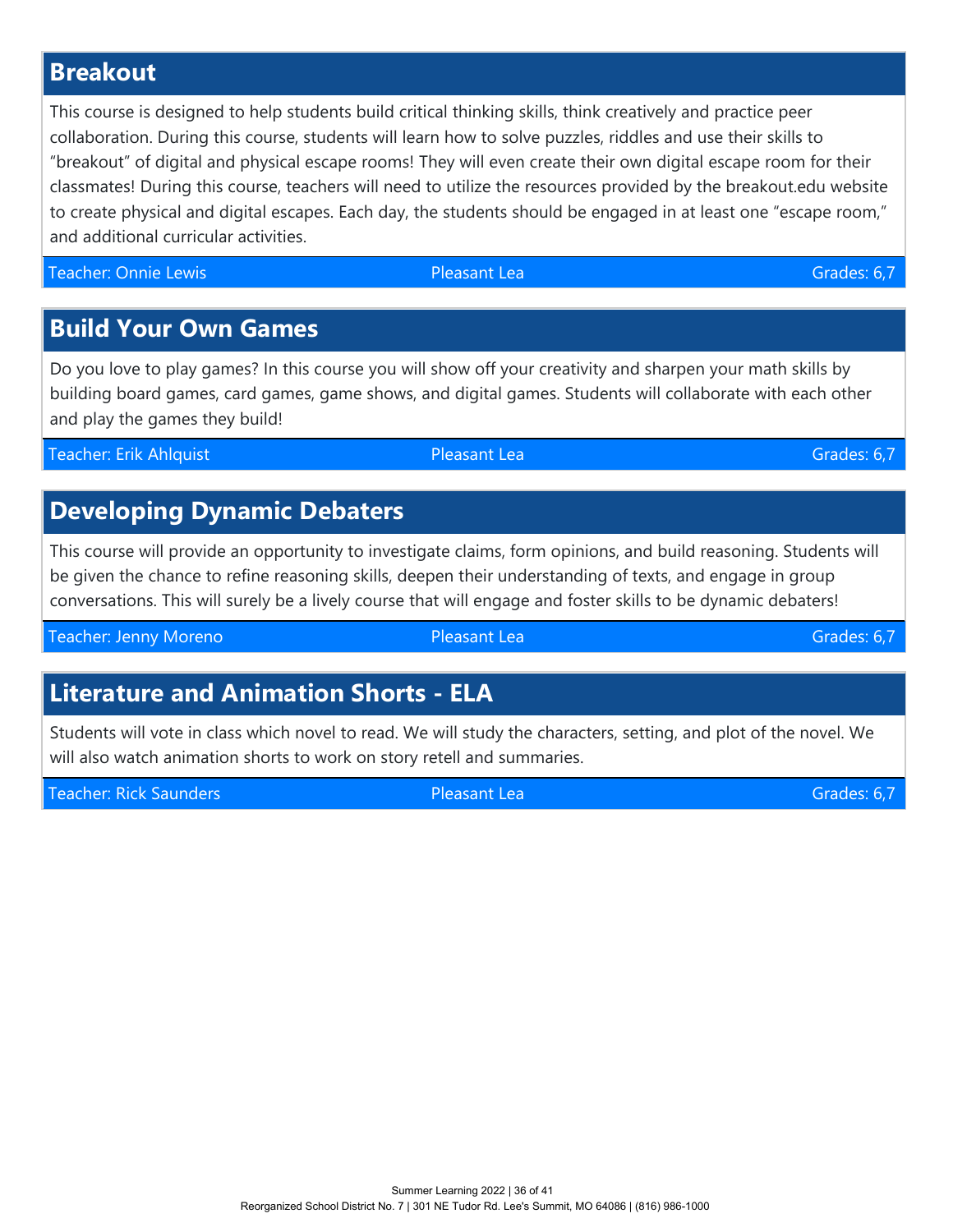# **Mad Scientists Go Experimental!**

Students will become Mad Scientists while exploring the world of cellular organisms and genetic probability. With investigations and hands-on labs, students will use microscopes and lab equipment. Students will make models of the lunar phases and eclipses of the sun and moon. It will be a fun month filled with learning and teambuilding within science exploration.

Teacher: Lorie Draper-crone **Contract Contract Contract Contract Contract Contract Contract Contract Contract Contract Contract Contract Contract Contract Contract Contract Contract Contract Contract Contract Contract Cont** 

# **Science of Fitness and Body Systems**

This course will use science to go over how our body systems functions. We will use fitness and sports to figure out how all body systems work together to properly function.

Teacher: Chris Conniff **Pleasant Lea Pleasant Lea** Grades: 6,7

# **Surviving the Hunger Games**

This will be a book study delving into the first two books in the Hunger Games Trilogy (The Hunger Games & Catching Fire). Plus there will be fun daily challenges to break up our chapters and clips to compare and contrast. Will you be the last person standing?

Teacher: Jon Hochsprung Pleasant Lea Grades: 6,7

#### **ELA 7 - PLE**

Using the existing learning targets student will be expected to read from various fiction/nonfiction texts.\* Draw conclusions and make inferences\* Support with textual evidence\* Use context to determine the meaningStudents will utilize the writing process to create authentic makes.Week 1: Procedures/Introduction Activities/Class Novel SelectionWeek 2 - Week 4: Class Novel (daily) Monday: Fiction Tuesday: NonFiction Wednesday: Poetry Thursday: Digital Media Content

Teacher: TBD **Pleasant Lea Grade: 7** Cambridge Controllering Controllering Controllering Controllering Controllering Controllering Controllering Controllering Controllering Controllering Controllering Controllering Control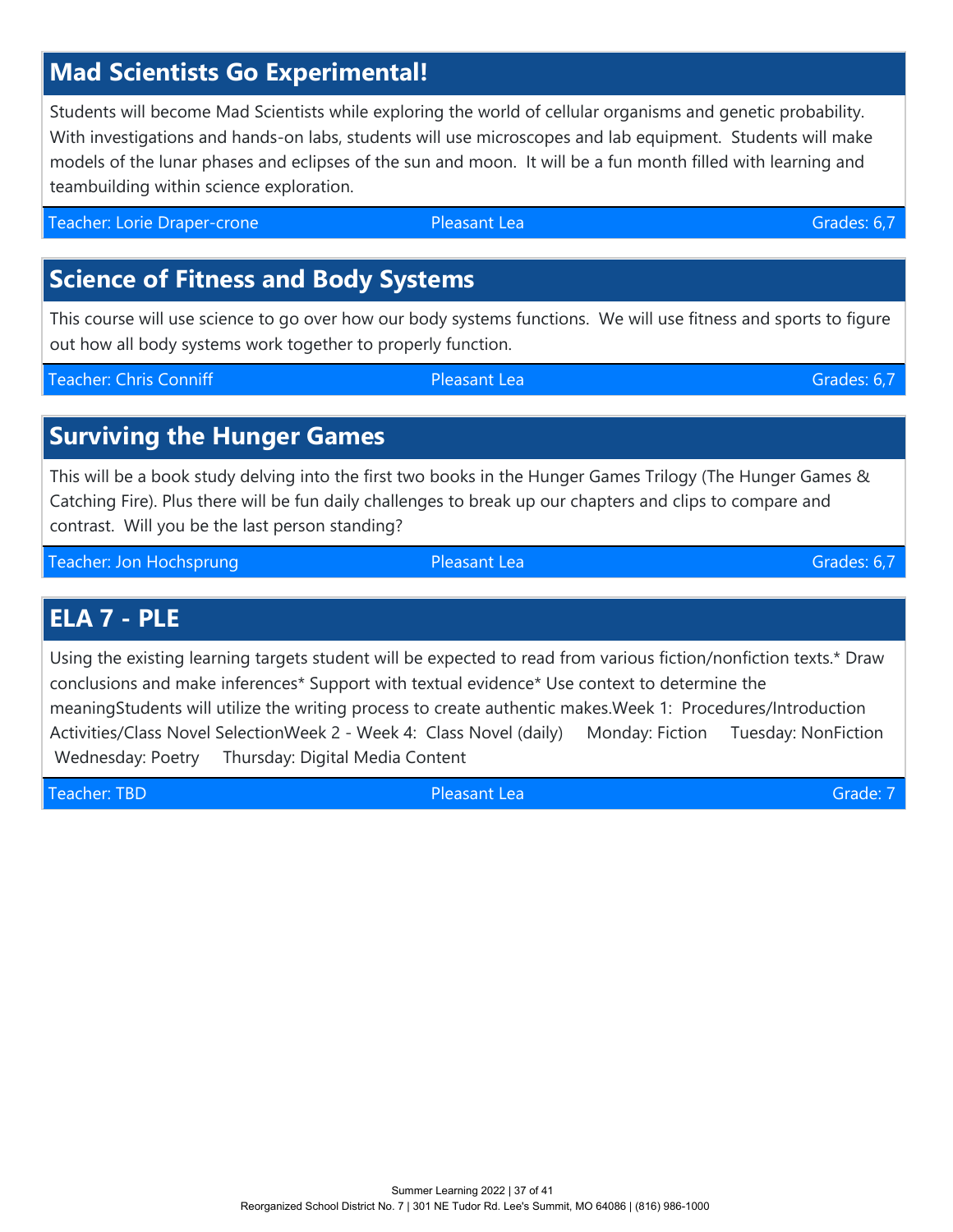# **Underwood**

# **Math Catch-up**

Boost your math confidence! We will dig deeper into some of the most important and challenging 6th grade math skills. We will take the time to revisit some important 6th grade math concepts. Including: long division, multi-digit multiplication, decimals, fractions, and algebraic expressions with variables, and order of operations.

#### Teacher: TBD Underwood Grade: 6

# **Math Catch-Up!**

Boost your math confidence! We will dig deeper into some of the most important and challenging 6th grade math skills. We will take the time to re-visit some important 6th grade math concepts. Including: long division, multi-digit multiplication, decimals, fractions, and algebraic expressions with variables, and order of operations.

Teacher: Rachel Thuenemann Underwood Grade: 6

# **Theater Sing-Along**

Do you like to sing, dance, perform along with your favorite Disney movies? Travel to the wonderful fantasy world of the Theater and analyze text and characters through the lyrics of the songs of many musicals, including: Peter Pan, Mary Poppins, Moana, Aladdin, Beauty and the Beast, and more!

Teacher: Lyndsie Wheeler New York (Underwood Grade: 6 New York (Grade: 6 New York 1998)

# **Theater Sing-Along**

Do you like to sing, dance, and perform along with your favorite Disney movies? Travel to the wonderful including: Peter Pan, Mary Poppins, Moana, Aladdin, Beauty and the Beast, and more! Join in the fantasy world of the Theater and analyze text and characters through the lyrics of the songs of many musicals,

Teacher: TBD Underwood Grade: 6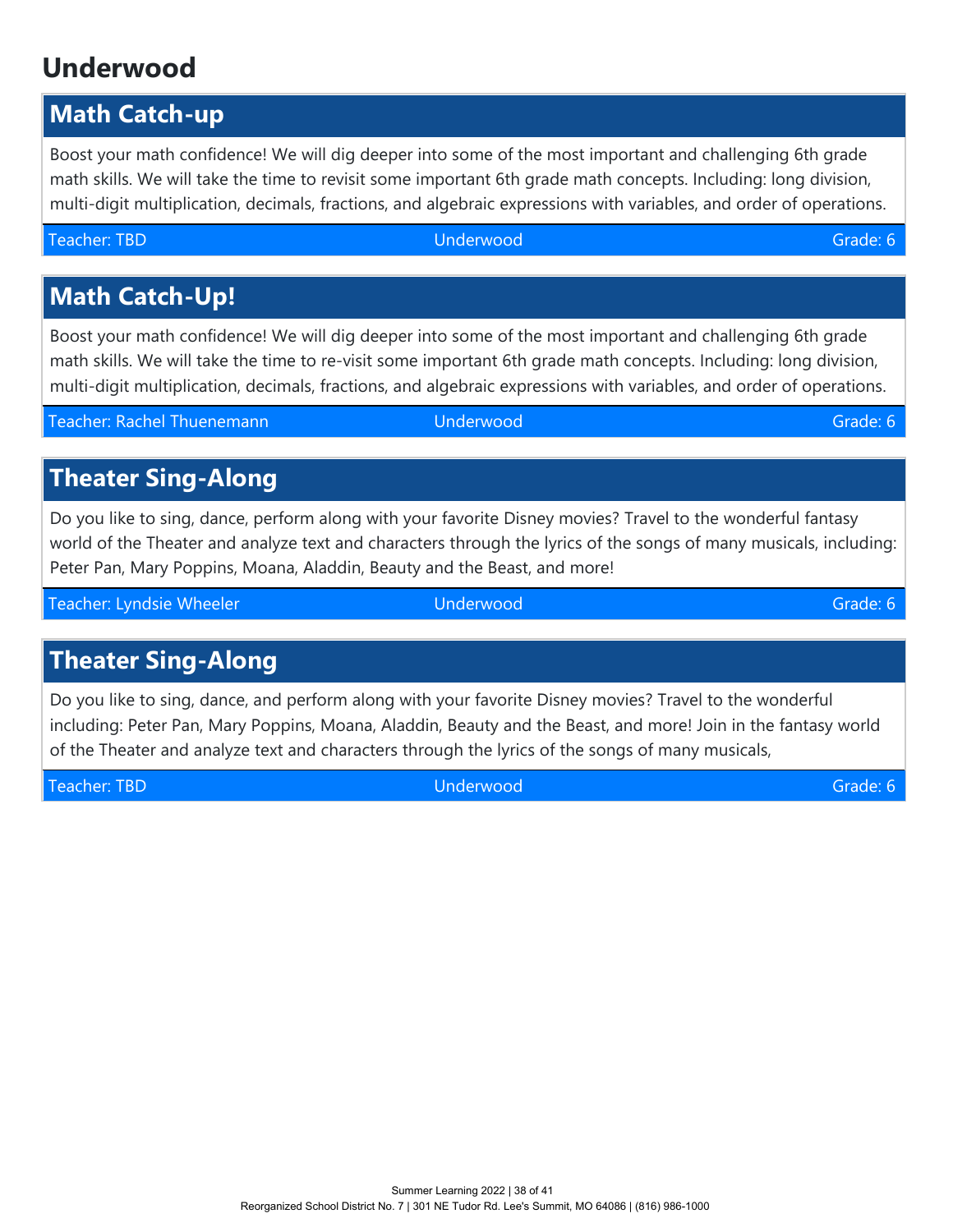# **What Would You Have Done?**

Travel back in time to learn about the Holocaust through the eyes of a ten-year-old living in Denmark by reading the historical fiction novel Number the Stars. Annemarie Johnansen and her family risk their lives to save their friends from persecution by the Nazis.

Teacher: Kelly Seitz Underwood Grade: 6

# **Are You Up for the Challenge**

Every week you will be presented with a new STEM challenge to research, solve, and create. Can you launch your rocket out of this atmosphere? Are you ready to take on the challenge of ocean pollution and how we can solve it? Put your creativity cap on and create a pop-up model of the moon phases. Finally, research an endangered species and build a prototype of an enclosure that not only helps them survive, but thrive. This hands-on class will be filled with team challenges and opportunities to compete with other classes for the most creative prototype.

Teacher: TBD Underwood Grades: 6,7

# **Are You Up For the Challenge?**

Every week you will be presented with a new STEM challenge to research, solve, and create. Can you launch your rocket out of this atmosphere? Are you ready to take on the challenge of ocean pollution and how we can solve it? Put your creativity cap on and create a pop-up model of the moon phases. Finally, research an endangered species and build a prototype of an enclosure that, not only helps them survive, but thrive. This hands-on class will be filled with team challenges and opportunities to compete with other classes for the most creative prototype.

Teacher: Bre Mahan Underwood Grades: 6,7

# **Brainiac**

Students will engage in mathematical real-world "Brainiac" designs that will require them to use problem solving, critical thinking, and collaboration. These Brainiac designs will include games involving cards, dice, and dominoes. Have lots of fun this summer while applying your math to the real world.

Teacher: Kelly Seitz Underwood Grades: 6,7